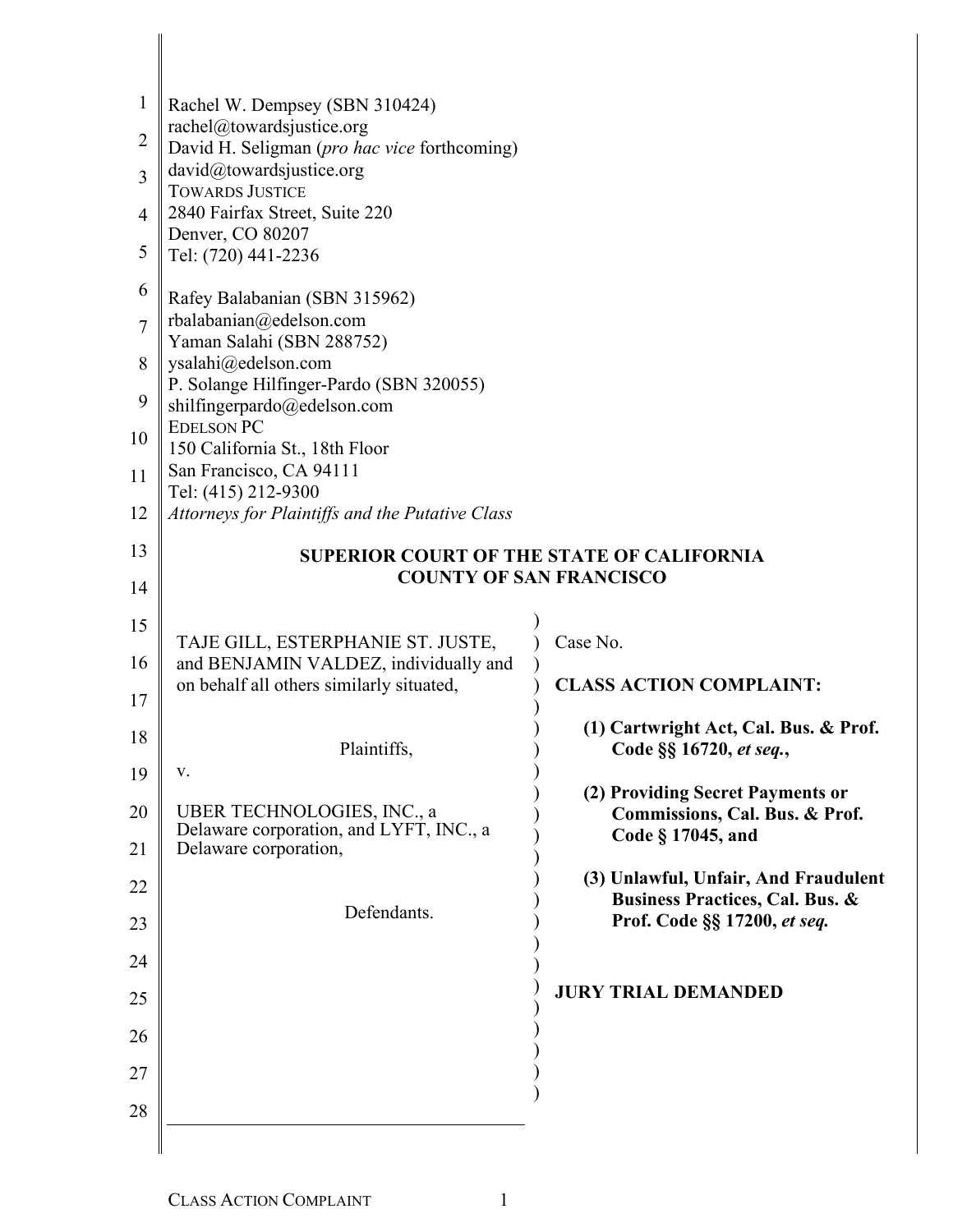| 1              |                                                                                                          |
|----------------|----------------------------------------------------------------------------------------------------------|
| $\overline{2}$ | Plaintiffs Taje Gill, Esterphanie St. Juste, and Benjamin Valdez, individually and on behalf             |
| 3              | of others similarly situated, by and through their attorneys, bring the following allegations against    |
| $\overline{4}$ | Defendants Uber Technologies, Inc. and Lyft, Inc.                                                        |
| 5              | <b>INTRODUCTION</b>                                                                                      |
| 6              | Defendants Uber and Lyft operate a powerful duopoly that controls an<br>1.                               |
| 7              | approximately \$61 billion rideshare industry.                                                           |
| 8              | 2.<br>In California, Defendants maintain their duopoly and exploit their drivers through                 |
| 9              | persistent violations of California antitrust and consumer protection laws.                              |
| 10             | 3.<br>First, Defendants label their drivers independent contractors, yet deprive those                   |
| 11             | drivers of economic independence by fixing the prices that drivers must charge to customers for          |
| 12             | rides. This is a form of vertical price fixing that is per se illegal under California's Cartwright Act. |
| 13             | Vertical price fixing harms drivers and customers by allowing Uber and Lyft to<br>4.                     |
| 14             | increase customer prices even while suppressing driver pay. If drivers could set prices for their        |
| 15             | rides, they could offer lower prices to consumers on the platform that offered the drivers the most      |
| 16             | competitive compensation. By preventing drivers from doing so, Uber and Lyft harm competition            |
| 17             | in both the labor market as well as the consumer market. Customers pay more, and drivers earn            |
| 18             | less.                                                                                                    |
| 19             | In addition to vertical price-fixing, Uber and Lyft each adopt non-price restraints<br>5.                |
| 20             | that are designed to limit competition between Uber and Lyft with respect to driver compensation         |
| 21             | and working conditions. One of these practices is to keep driver compensation so low when                |
| 22             | measured on a per-ride basis that drivers have no choice but to participate in game-like                 |
| 23             | compensation packages that offer drivers a premium payment if, for example, they can complete            |
| 24             | a certain number of trips within a short period of time (such as a weekend). These practices are         |
| 25             | designed to make it harder for Uber and Lyft drivers, nominally independent contractors, to switch       |
| 26             | between ride-hailing platforms based on which would pay them more.                                       |
| 27             | 6.<br>Since their inception, both Uber and Lyft have built their business models on                      |
| 28             | classifying their drivers as independent contractors. They have always maintained that their drivers     |

 $\parallel$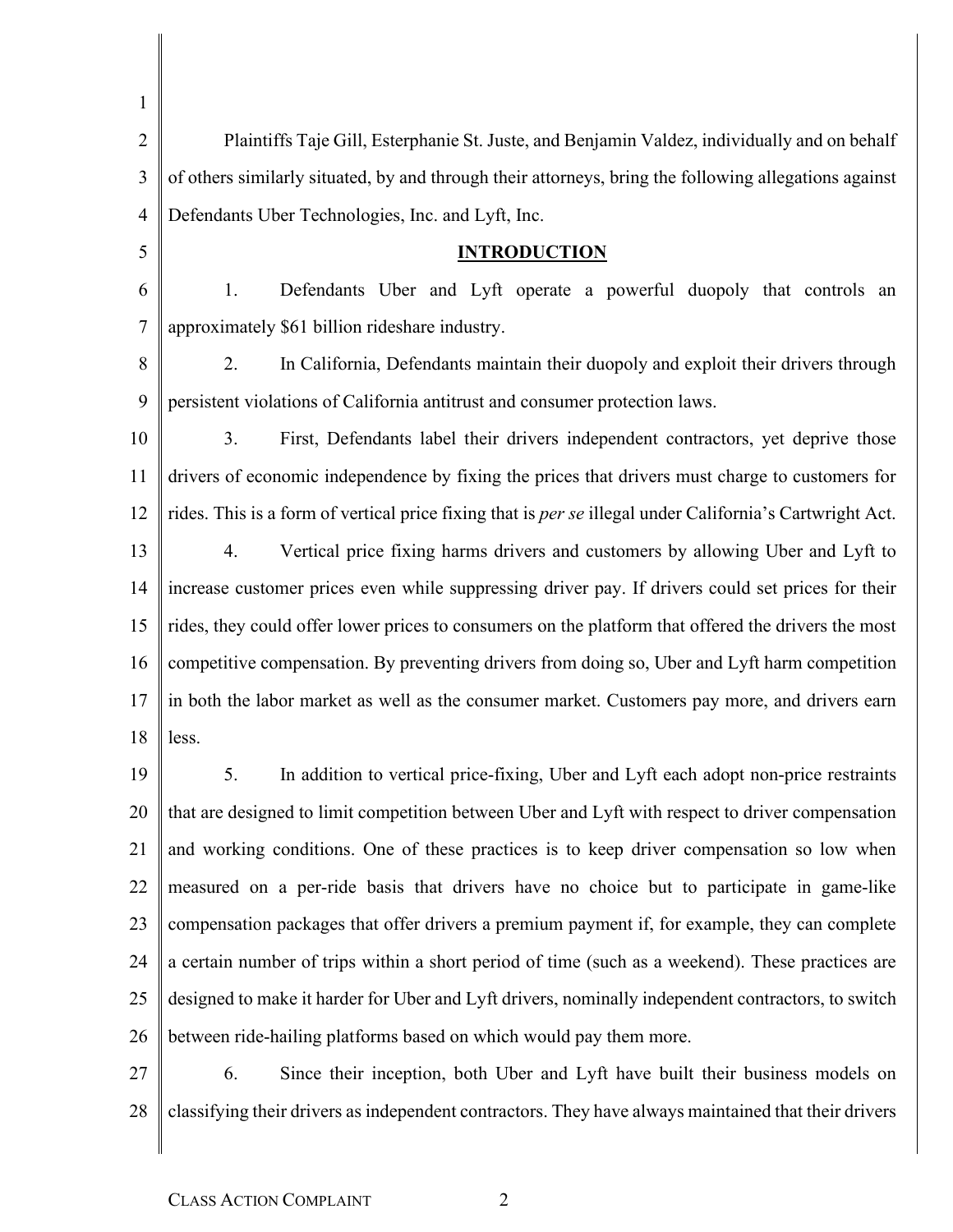1  $\mathfrak{D}$ 3 4 are independent contractors and not employees, both in litigation and in public statements made to press and investors. In 2020, Uber and Lyft spent tens of millions of dollars each to fund Proposition 22, a ballot initiative to exempt app-based companies like Uber and Lyft from otherwise-applicable employment requirements. [1](#page-2-0)

- 5 6 7 7. Relying on their insistence that their drivers are independent, Uber and Lyft have avoided paying a broad range of benefits for workers and taxes to the government, including unemployment insurance premiums, minimum wage, and payroll taxes.
- 8 9 10 8. Of course, if Uber and Lyft conceded that their drivers are employees protected by labor standards, they could exert control of this sort. Firms can set the prices their employees charge customers, and they can dictate when and where their employees work.
- 11 12 13 9. But Defendants have consistently insisted that their drivers are independent contractors. To defend this suit, they cannot take a contrary position that drivers are employees without admitting to liability for withholding wages and benefits to millions of workers.
- 14 15 16 17 10. The statutory independent contractor status created by Prop 22, even if that measure is constitutional, also does not protect Uber and Lyft from the claims alleged here. Nothing in Prop 22 immunizes Defendants from California law prohibiting unfair competition and unlawful and fraudulent business practices.
- 18 19 20 21 11. Uber and Lyft are either employers responsible to their employees under labor standards laws, or they are bound by the laws that prohibit powerful corporations from using their market power to fix prices and engage in other conduct that restrains fair competition to the detriment of both drivers and riders.
- 22 23 24 25 26 12. Therefore, having opted to treat their drivers as third-party independent contractors rather than in-house employees, Uber and Lyft now must lie in the bed they have made. Antitrust laws protect fair competition by ensuring that businesses (whether they are large corporations, small companies, or independent contractors) make economic decisions in an independent manner. But Uber and Lyft have each adopted vertical restraints that constrain the economic independence
- <span id="page-2-0"></span>27
- 28 <sup>1</sup> Prop 22 passed, but on August 20, 2021, a California superior court found that Prop 22 is unconstitutional and unenforceable. *Castellanos v. California* (Super. Ct. S.F., No. RG21088725). That decision is currently on appeal.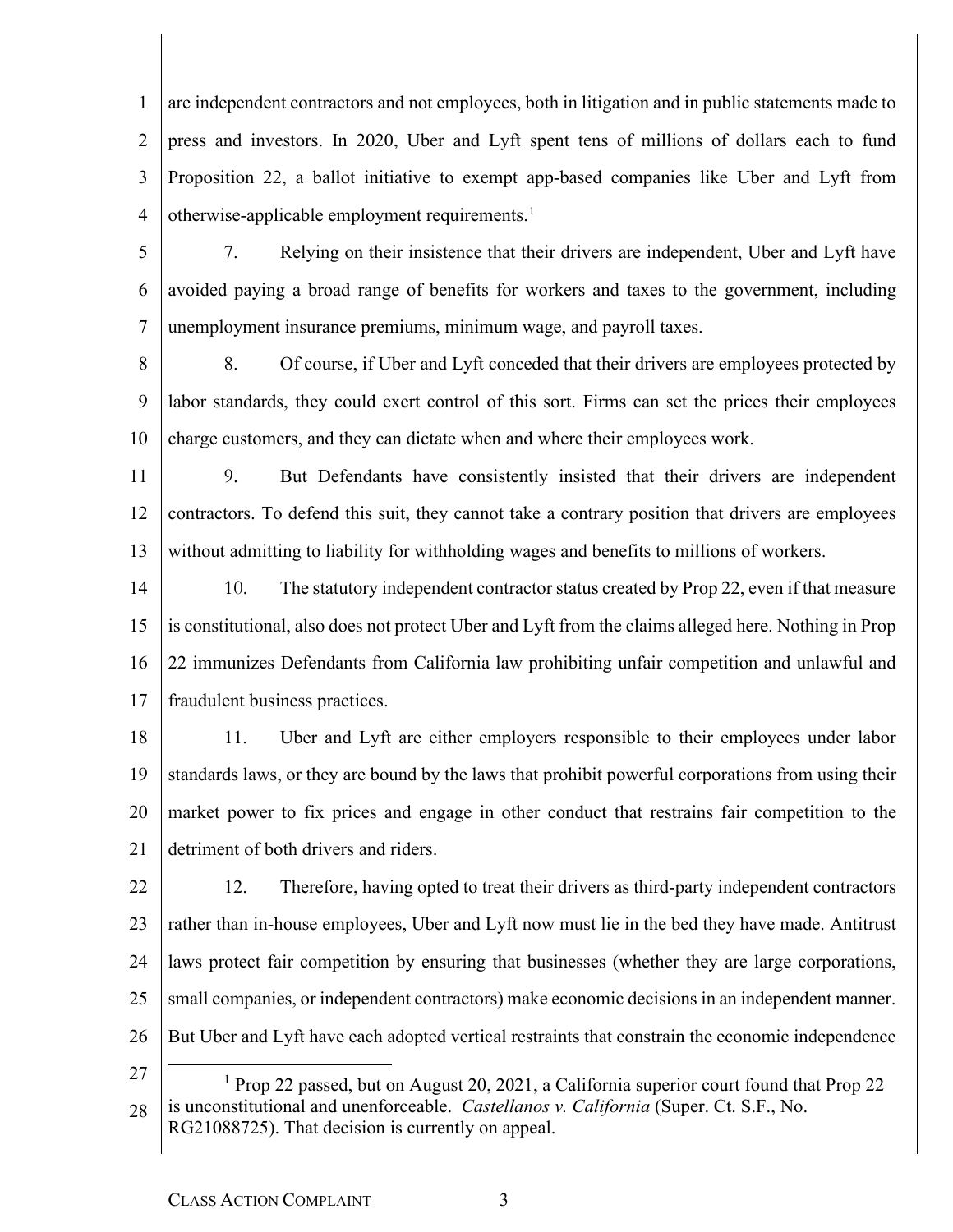| $\mathbf{1}$   | of their drivers. They have structured their businesses to have it both ways, denying drivers the  |
|----------------|----------------------------------------------------------------------------------------------------|
| $\overline{2}$ | rights owed to employees while also denying them meaningful independence.                          |
| 3              | With this lawsuit, Plaintiffs seek to permanently enjoin Defendants from fixing<br>13.             |
| $\overline{4}$ | prices for rideshare services, withholding fare and destination data from drivers when presenting  |
| 5              | them with rides, imposing other non-price restraints on drivers, such as minimum acceptance rates, |
| 6              | and utilizing non-linear compensation systems based on hidden algorithms rather than transparent   |
| 7              | per-mile, per-minute, or per-trip pay. Plaintiffs also seek treble damages for suppressed          |
| 8              | compensation on behalf of themselves and all those similarly situated.                             |
| 9              | <b>PARTIES</b>                                                                                     |
| 10             | Plaintiff Taje Gill is a natural person and resident of the State of California.<br>14.            |
| 11             | Plaintiff Benjamin Valdez is a natural person and resident of the State of California.<br>15.      |
| 12             | 16.<br>Pliantiff Esterphanie St. Juste is a natural person and resident of the State of            |
| 13             | California.                                                                                        |
| 14             | 17.<br>Defendant Uber Technologies, Inc. is a Delaware corporation with its principal              |
| 15             | place of business in San Francisco, California                                                     |
| 16             | Defendant Lyft, Inc. is a Delaware corporation with its principal place of business<br>18.         |
| 17             | in San Francisco, California.                                                                      |
| 18             | <b>JURISDICTION &amp; VENUE</b>                                                                    |
| 19             | 19.<br>This Court has subject matter jurisdiction over this action pursuant to California          |
| 20             | Business and Professions Code §§ 16750, 17070, 17203 and 17204. This Court has personal            |
| 21             | jurisdiction over the parties because Defendants have their principal places of business in        |
| 22             | California and because Defendants transact business in, and this action arose from transactions    |
| 23             | conducted in, this county.                                                                         |
| 24             | 20.<br>Venue is proper in this Court pursuant to California Code of Civil Procedure §§             |
| 25             | 395 and 395.5, and Business and Professions Code § 16750, 17070, 17203 and 17204 because           |
| 26             | Defendants' principal place of business is San Francisco County.                                   |
| 27             |                                                                                                    |
| 28             |                                                                                                    |
|                |                                                                                                    |

 $\mathbb{I}$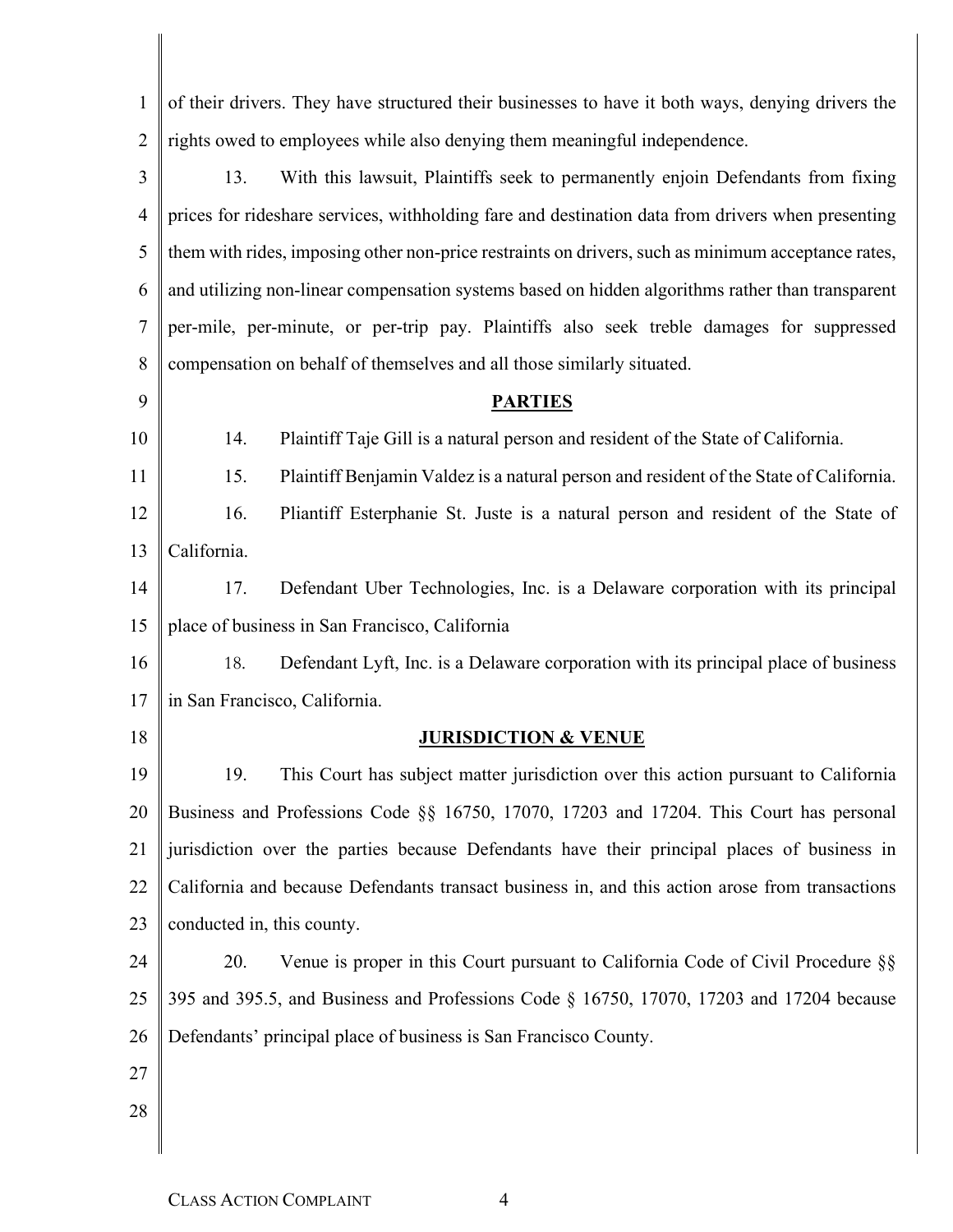1  $\overline{2}$ 

#### **COMMON FACTUAL ALLEGATIONS**

#### **I. Uber's and Lyft's Business Models**

3 4 5 6 21. Uber and Lyft are both "ride-hailing" companies that dispatch drivers to customers on demand. Riders use the Uber and Lyft mobile phone apps to request a driver who can transport them by private car from one point to another. In response to a request, the rider receives a fare quote and, if the request is for immediate service, an estimated wait time.

7 8 9 10 11 22. Once the rider orders the ride, the app pairs the rider with an available driver based on some combination of the driver's current location, the rider's current location, whether the driver's vehicle is sufficient to the rider's trip request, and other factors known only to Defendants. 23. The terms of the transaction between driver and passenger are dictated by Uber and Lyft. Uber and Lyft receive a request from a passenger, determine the price of the trip for the

12 13 14 passenger, assign the passenger to a driver, determine the pay the driver receives, accept payment from the passenger, determine what amount the companies will take from the transaction, and provide payment to the driver.

15 16 17 18 19 20 24. Rideshare drivers are not paid for the time they are available to accept rides ("activated") but not yet dispatched, nor are they compensated for the costs they incur in performing their work, such as auto maintenance, insurance, or gasoline.<sup>[2](#page-4-0)</sup> Drivers are also not paid for time or distance from their starting location, where they accept an offered trip, to the trip's pick-up location for the rider. Uber and Lyft only pay drivers for time when they have a passenger in the car.

21

22 25. The cost of the trip to the rider and the pay to the driver are both determined by Uber and Lyft based on hidden algorithms not disclosed to drivers or riders. These algorithms

<span id="page-4-0"></span>23

24 25 26 27 28  $2$  Prop 22 provides drivers with a minimum wage guarantee of 120% of the local minimum wage, plus 30 cents per mile for expenses, for all active time (i.e., time driving to pick up a passenger or with a passenger in the car). There is no wage guarantee and no wages provided for time spent waiting for the app to assign a ride. In practice, few drivers receive an expense reimbursement, because fares are generally higher than the guarantee. For example, the minimum wage guarantee on a 30-minute, 10-mile trip in a city with a \$12/hour minimum wage would provide a driver with a guarantee of \$10.20. If a fare is \$11, the driver would receive no additional mileage reimbursement or additional pay, even if he or she did not get assigned another rider for the rest of the hour and therefore earned less than minimum wage for that hour.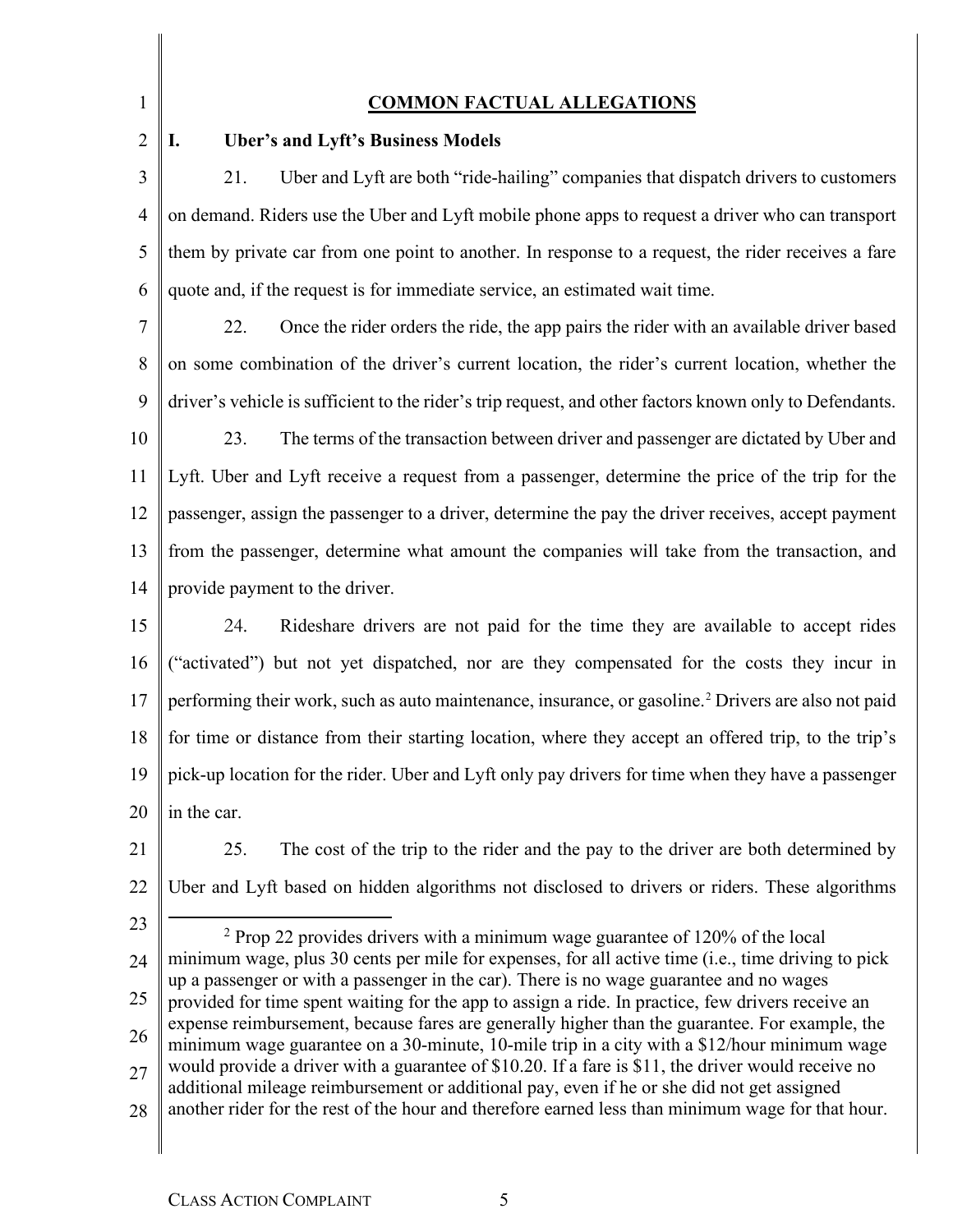1  $\mathfrak{D}$ consider flat base rates, time, and distance, along with variables such as vehicle type and region. The algorithms also take into account other factors that the companies do not disclose.

- 3 4 5 6 26. The amount Uber and Lyft decide to pay the driver is decoupled from the amount they decide to charge the customer, meaning that it is not a simple percentage of the customer's payment for the ride. In addition, Uber and Lyft retain the right by contract to adjust the passenger fare and dock driver pay if they determine the driver took an inefficient route.
- 7 8 9 10 11 12 27. Uber and Lyft pocket the difference between what a customer pays the company and what the company pays a driver for each trip. This amount is known as the "take rate." The greater the take rate, the more money Uber and Lyft keep from each transaction, and the less drivers take as compensation. To maximize profit, the companies are incentivized to charge passengers as much as possible and pay drivers as little as possible. Neither customers nor drivers are informed of the take rate.
- 13 14 28. In fact, in the last several years, passenger prices have soared even as driver pay has dwindled.
- 15 16 17 29. As explained below, Uber and Lyft have steadily increased their average take rates through various unfair methods of competition that limit driver independence and exclude competitors from offering a product that is better for both drivers and customers.
- 18

#### **II. Uber's and Lyft's Vertical Price-Fixing**

19 20 30. To position themselves to increase their profits, Uber and Lyft have structured their pricing schemes around vertical price fixing that harms both drivers and rides.

21 22 23 24 25 31. Each time a driver accepts a ride on Uber or Lyft, the companies' apps set the price that riders must pay using secret algorithms that are hidden from both drivers and riders. Drivers have no ability to adjust the price a customer must pay for a ride. For example, Uber's contract with drivers explicitly provides that "you [driver] agree to charge the Rider Payment to the Rider at the amount recommended by us." Lyft requires drivers to enter a similar agreement.

26 27 32. Riders who request an Uber or Lyft to a given destination receive a price directly from Uber or Lyft.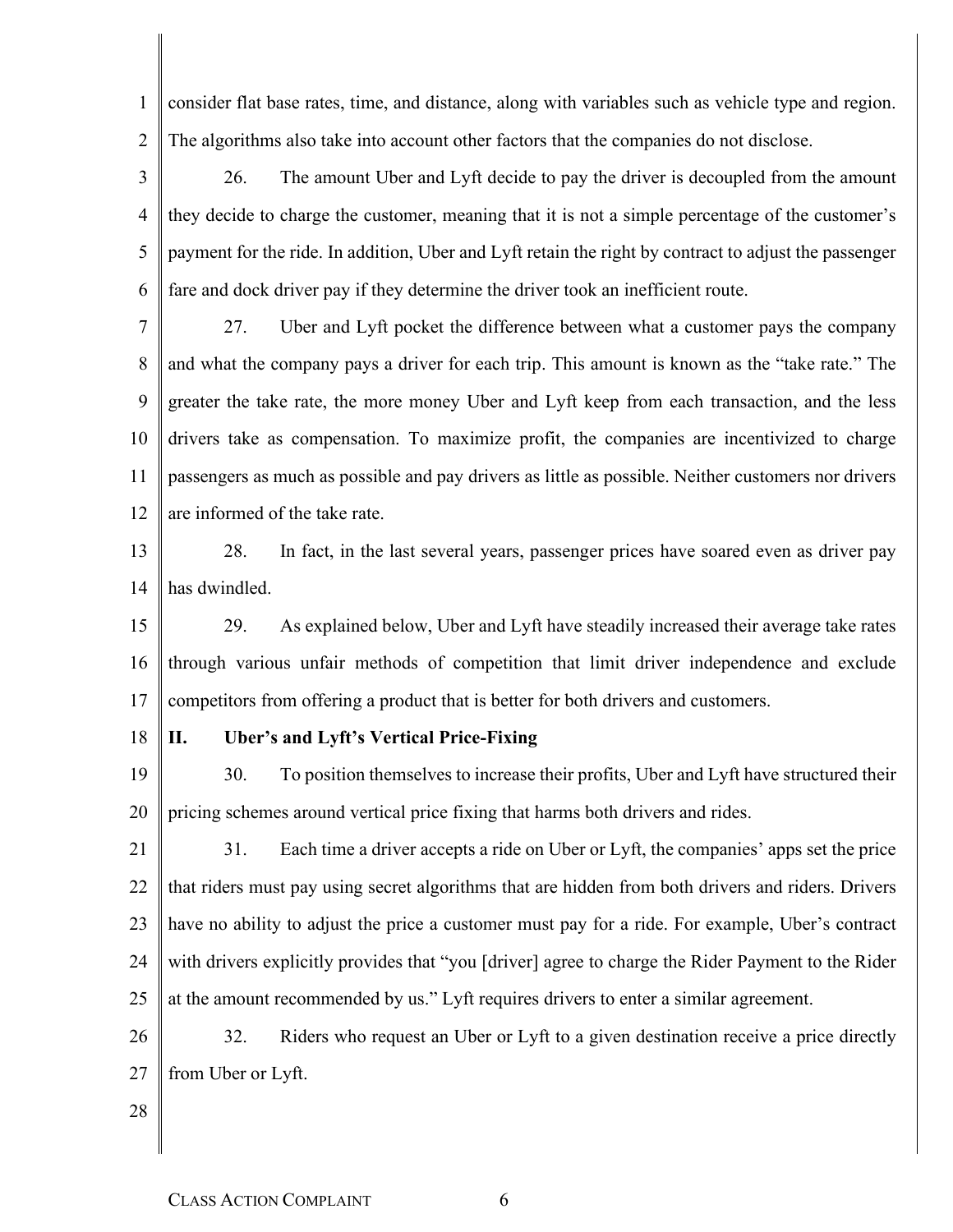- 1  $\mathcal{D}_{\mathcal{L}}$ 33. At the moment when the driver commits to provide the ride, the driver does not know what price Uber or Lyft will charge the passenger.
- 3 4 5 6 34. This scheme requires drivers to agree to surrender their pricing autonomy to Uber and Lyft as a condition of working with the companies, even though Uber and Lyft classify them as independent contractors. In this way, the companies' vertical price restraints deprive drivers of any power over the price customers are paying for their services.
- 7 8 9 10 11 12 13 35. Uber admits this practice is a form of vertical price-fixing. In 2019, an arbitrator from the American Arbitration Association considered federal antitrust claims brought by a consumer against Uber. In the course of the proceeding, Uber acknowledged that the consumer plaintiff's allegations about Uber's conduct pled a vertical price fixing or resale price maintenance arrangement. The arbitrator concluded that "Uber's individual relationships with its drivers [was] . . . *vertical* in nature in regard to the prices paid by riders and the amount earned by drivers," and that "[t]he pricing was *controlled and set* by Uber." (emphasis added).
- 14 15 36. Uber's and Lyft's vertical price fixing of fares is anticompetitive for both drivers and consumers.
- 16 17 37. Vertical price-fixing is core to Uber's and Lyft's maintenance of their duopoly and helps to insulate both companies from competitive pressures over take rates.
- 18

38. There are over 200,000 Uber and Lyft drivers in California.

19 20 21 39. Uber and Lyft have the market power to implement market-wide price increases without fear that consumers or drivers would flock to a competitor that would offer a lower take rate for the benefit of drivers and riders.

- 22 23 24 25 26 40. In the absence of vertical price fixing, Uber and Lyft drivers would naturally offer lower prices to riders on whatever rideshare platform (whether Uber, Lyft, or otherwise) offered the drivers better compensation. If drivers could set prices for the rides they provided, they would be incentivized to offer lower prices to consumers on the platform that offered them a greater share of the earnings by implementing a lower take rate.
- 27 28 41. For example, assume Company A offers drivers 30% of each fare, and Company B offers drivers 40% of each fare. If drivers were permitted to set ride prices with either company,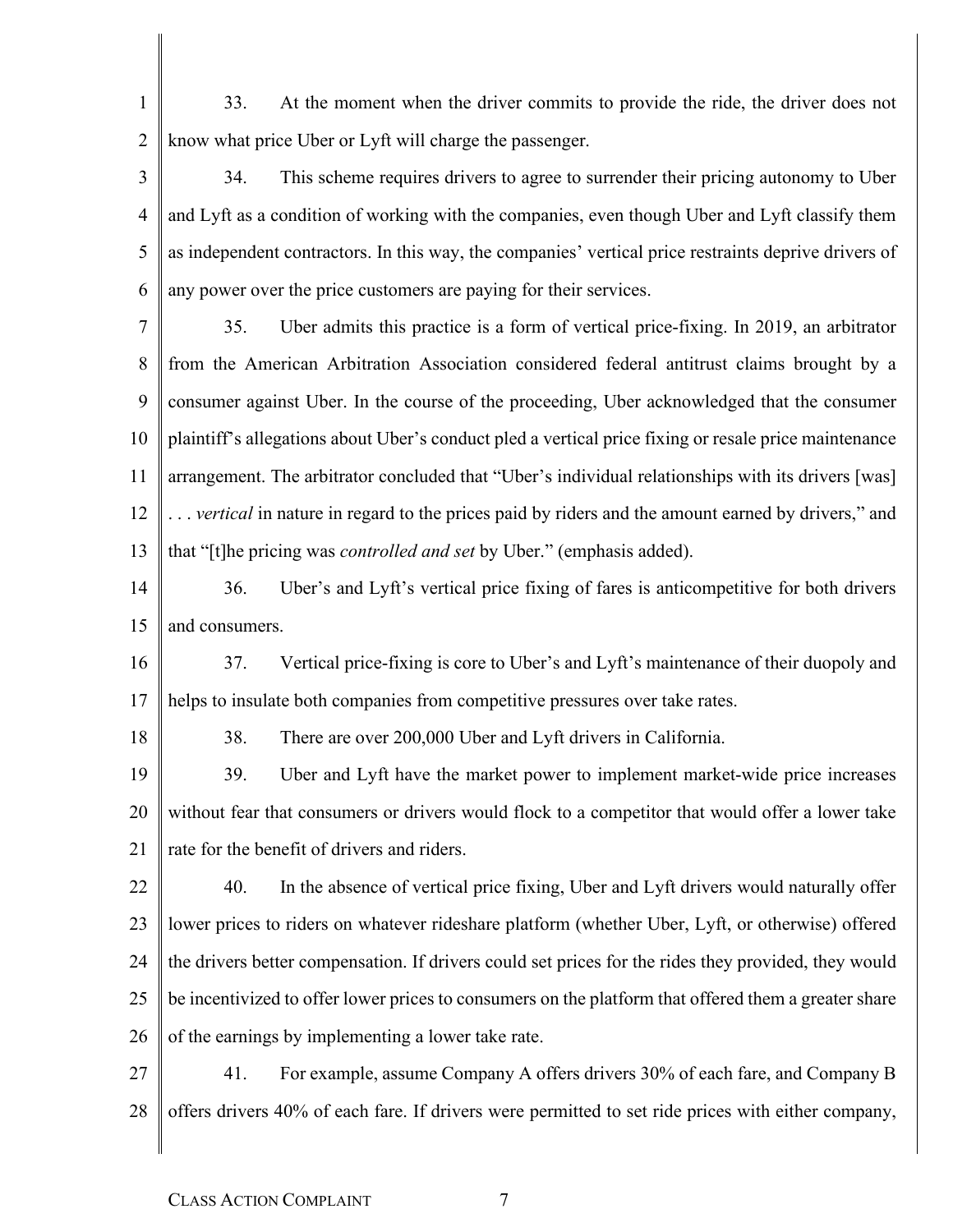1  $\mathfrak{D}$ 3 4 5 6 they would offer consumers better prices through Company B than through Company A. If the driver's goal is to make \$10 off a ride, they would need to charge \$33.33 for the ride through Company A, but could charge \$25 for the same ride through Company B. By setting their own fares, drivers would steer passengers to Company B. To attract customers, Company A would need to offer more favorable compensation to its drivers—which in turn would result in lower prices for its riders.

7 8 9 10 11 12 13 42. Price fixing is not necessary for Uber and Lyft to be able to arrange rideshare services through their apps. For example, in the months leading up to the November 2020 election in which Prop 22 was on the California ballot, Uber launched a pilot program whereby California drivers had some discretion to set their own prices, expressed as a multiple of the Uber-fixed price. In other words, they could set their price higher or lower than whatever fare Uber assigned to the transaction (e.g., 1.2x or 0.8x), although the actual value of the fare still was not disclosed to them in advance of accepting the ride.

14 15 16 43. Shortly after Prop 22 was enacted, Uber stripped drivers of any autonomy over price setting, eliminated its policy of independent fare-setting, and returned to its price-fixing scheme.

17 18 19 20 21 22 44. Uber's and Lyft's price fixing conduct has allowed them to increase passenger fares substantially in recent years. Many passengers have assumed that driver pay is increasing as well, and sometimes lower the amount they tip drivers in response to that perception. The truth is that driver pay has decreased, with the fare increases largely going straight to Uber and Lyft. In 2019, Uber's and Lyft's take rate was estimated to be approximately 35 to 40 percent. In 2021, take rates appeared to increase to as high as approximately 70 percent of the passenger fare.

23 24 25 26 27 28 45. If drivers had pricing autonomy, they could use that autonomy to set lower prices while shopping among apps for the take rate that would allow them to earn the most. Meanwhile, Uber and Lyft (along with any new market entrants) would face competitive pressure to attract drivers and therefore customers to their platforms by lowering their take rates and offering drivers higher compensation for their work. Instead, under the current price-fixing regime, consumers pay more and drivers earn less.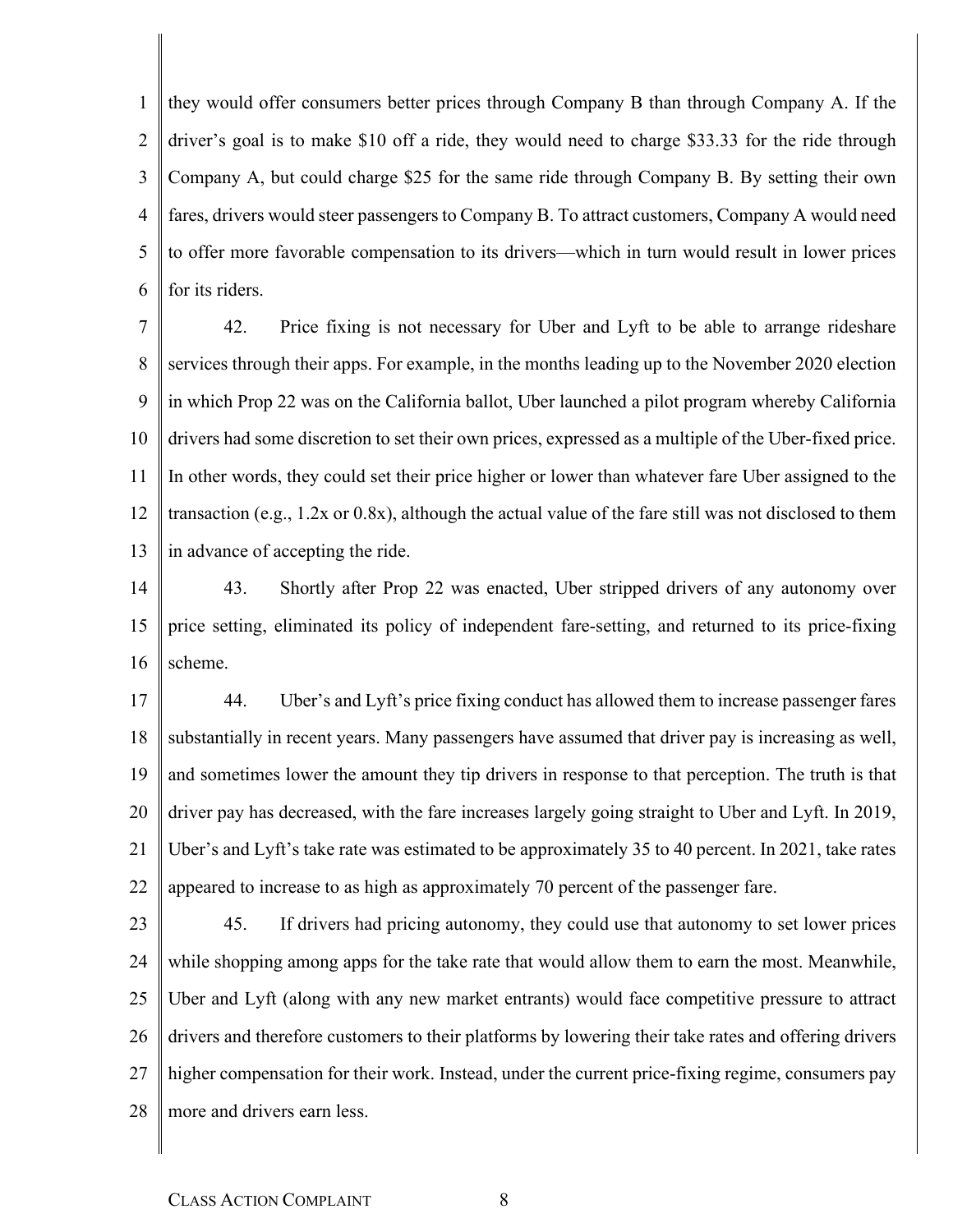## 1

#### **III. Surge Pricing for Drivers and Riders**

 $\overline{2}$ 3 4 5 46. Both Uber and Lyft vary consumer prices via hidden algorithms during certain times and in certain locations. This pricing strategy, which operates differently for riders and customers, is a key component of how Uber and Lyft fix prices for riders, mislead drivers, and manipulate competition.

6 7 47. When they were first introduced to customers, Uber called these price variations "surges"; Lyft called them "Prime Time."

8 9 10 11 48. As Uber and Lyft initially grew their customer and driver base, they characterized price fluctuations as a way to clear the market for both drivers and riders with minimal wait times for both parties. According to them, larger surges in response to excess demand would induce more drivers and deter riders, and smaller ones in response to excess supply would do the inverse.

12 13 14 15 16 17 18 19 49. Over time, the companies have fine-tuned algorithms that estimate with great specificity the maximum amount an individual rider is willing to pay for a ride at any given time before they switch to another ridesharing app or choose not to take the trip at all.<sup>[3](#page-8-0)</sup> The riders quoted the highest fares are those with either the greatest ability to pay, or the fewest transportation alternatives. The apps can infer this by analyzing how customers respond to fare variation in both experimental and natural settings. The apps can also consider the rider's location and individual characteristics (such as physical disabilities), both of which indicate the availability of functional transportation alternatives. The apps surveil and track that data, as they themselves disclose.

20 21 22 50. When Lyft and Uber first began to do business, they pocketed a set percentage of the passenger fare—either 20 or 25 percent—on each ride completed. Therefore, during a surge, drivers' pay increased by the same surge multiplier as the passenger's payment.

23 24 25 51. Starting in 2016, however, the companies decoupled the fare paid by riders from the payments made to drivers. This enabled Uber and Lyft to simultaneously increase the prices for customers while lowering compensation to drivers, thereby increasing the companies' take

- 26
- <span id="page-8-0"></span>27 28 <sup>3</sup> Uber has been documented quoting higher fares to individuals whose mobile phone batteries are running low, figuring they are less likely to multi-home among rideshare apps or opt for alternative transportation options.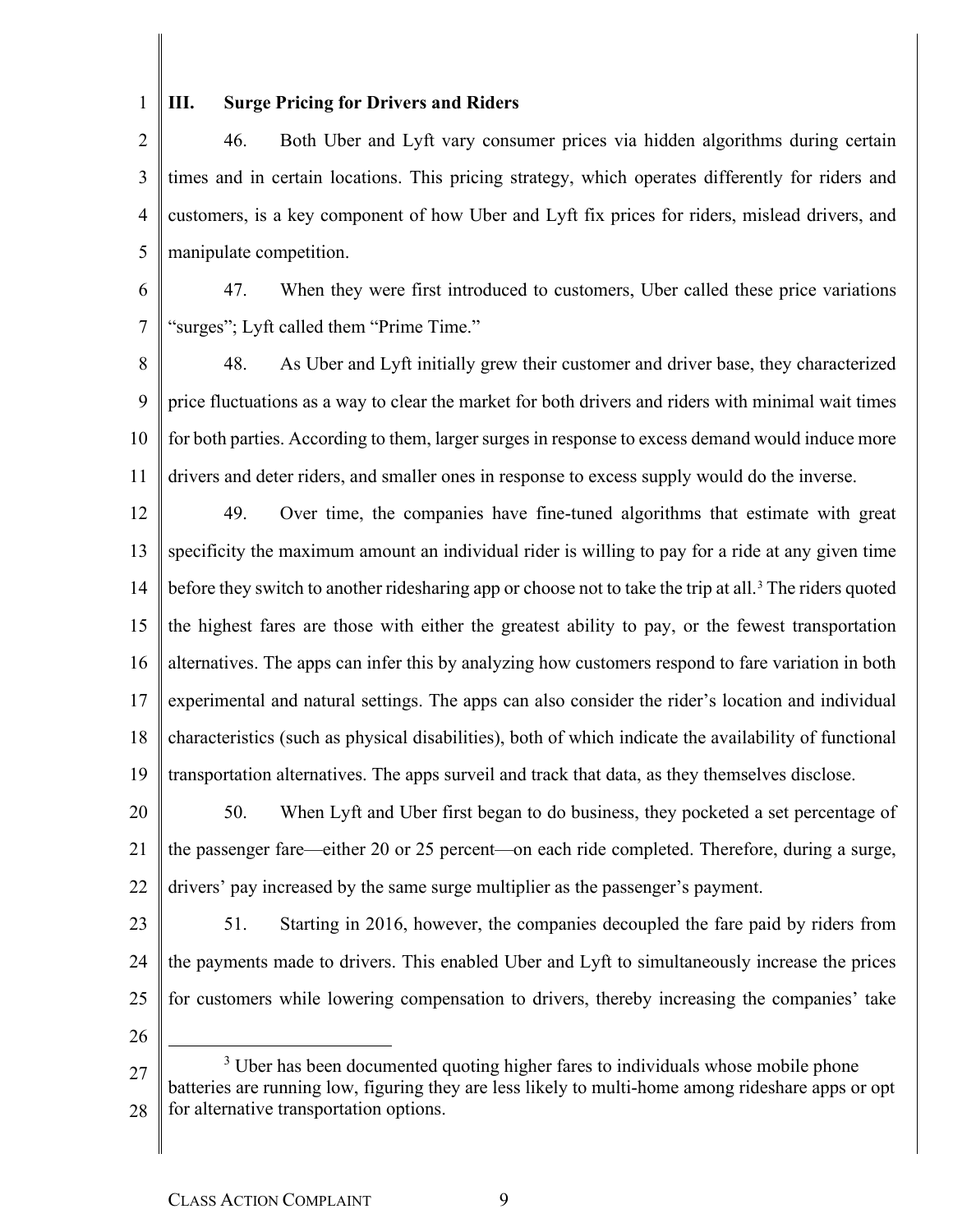1  $\mathfrak{D}$ 3 4 rates. The shift undermined the companies' purported justification for price surges, which they publicly claimed reflected proportional increases in driver pay to induce more drivers to get on the road during times of high demand. Under the new pricing structure set by Uber and Lyft, Uber's and Lyft's Surge and Prime Time pricing do not lead to proportional increases in driver pay.

- 5 6 7 52. Uber and Lyft still charge customers for surges based on multipliers of the base rate, but the multiplier used is no longer disclosed to customers. In neither app are customers informed by how much surge or Prime Time pricing increases the fare.
- 8 9 53. The fares that Uber and Lyft charge customers during busy times can be many times the base rate.
- 10 11 12 13 14 15 54. Whereas Uber and Lyft increase customer prices by using multipliers that are not disclosed to either drivers or riders, drivers receive incentive offers of flat dollar amounts rather than multipliers of the passenger fare during busy periods. These flat dollar amounts do not increase proportionally to the cost of the ride to the passenger, meaning that the surge incentive amounts provided to drivers are often much smaller than the surge price presented to riders. The algorithm may show different surge incentive amounts to drivers in the same area.
- 16 17 18 55. Because the surge prices that Uber and Lyft fix for riders can be many times the additional payment provided to drivers, Uber and Lyft are able to use surges to drive up take rates, fixing high prices for riders while passing on only a fraction of that increased price to drivers.
- 19 20 21 22 23 56. Even though drivers' surge bonus is relatively small compared to the surge price charged to riders, many drivers plan their driving around surges because per-trip pay is too low to take too many rides without a surge bonus attached to them. In other words, to make money, some drivers "must chase a surge." This makes drivers particularly vulnerable to unlawful, unfair, and deceptive practices related to how Uber and Lyft deploy surges.
- 24

25 57. For Uber drivers, surges appear on driver maps as either orange or red spots that show a dollar bonus for a pickup in that area.

26 27 28 58. For Lyft, surges appear as a "Personal Power Zone," which is a pink or purple area on driver maps. A driver who drives to a purple Personal Power Zone receives an increased payment on their next ride, and if they advance to a pink Personal Power Zone, the payment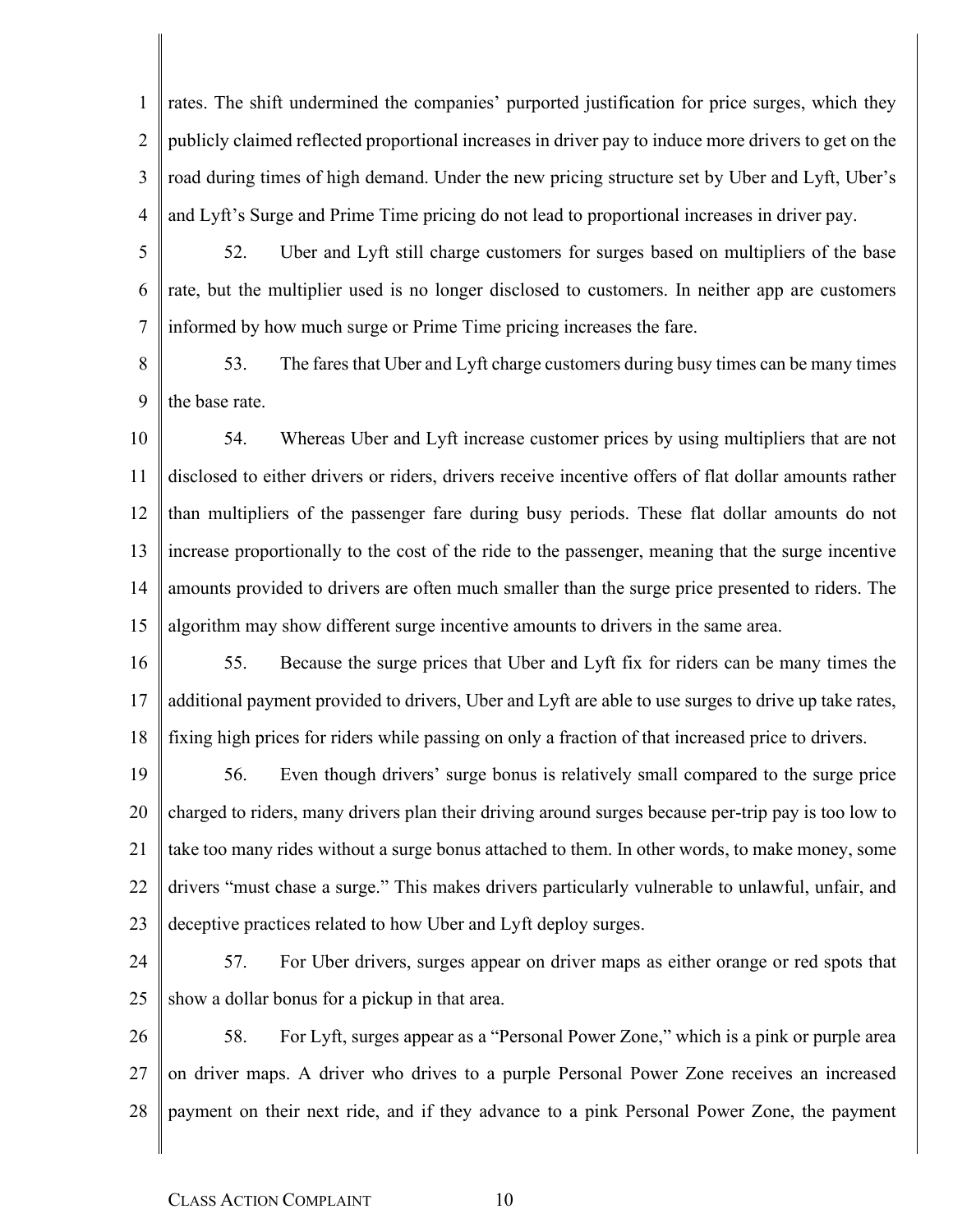1  $\mathfrak{D}$ 3 4 5 6 7 increases further. Personal Power Zone increases grow the longer a driver spends within the zone, although there are many factors that can void the additional pay. For example, if a driver does not accept or cancels the first ride they are offered after becoming eligible for an increased payment, the opportunity for the increased payment lapses entirely. It also lapses if the driver leaves the Personal Power Zone. In addition, the app retains the ability to assign a driver to a ride outside of the Personal Power Zone that is ineligible for a bonus, even if the driver themselves is in the Personal Power Zone when the assignment is received.

8

9 10 59. Lyft recently replaced the Personal Power Zone with the Bonus Zone. The Bonus Zone operates similarly to the Personal Power Zone except that it is a flat amount that does not grow over time, and it does not disappear if the driver leaves the Bonus Zone area.

11 12 13 14 15 60. Because it takes time for drivers to reach an area where a surge incentive amount is being offered, drivers can begin driving to a surge area, only for the surge incentive amount to drop or disappear by the time they arrive. Disappearing surge incentives persuade drivers to begin driving if they were not already on the road or to continue driving when it is unprofitable, without actually providing drivers with the extra compensation that they believed they would receive.

16 17 18 19 61. In addition, drivers en route to or in an area offering surge incentive amounts may be assigned to rides outside of a surge area. If they do not accept those rides, they face consequences like losing access to information about future rides before acceptance, and if they cancel those rides after accepting them, they risk discipline including deactivation.

20

#### **IV. Exclusive Commitment Incentives**

21 22 23 24 25 62. In addition to the surge incentive amounts that Uber and Lyft offer to drivers for picking up passengers during periods of high demand, Uber and Lyft operate other secretive compensation schemes administered through hidden algorithms that are geared towards inhibiting drivers from switching between apps (i.e., multi-homing) to find the platform that offers the best compensation to drivers at a particular time.

26 27 28 63. These compensation schemes can be described as "exclusive commitment incentives" because they provide drivers with incentive payments that cannot be accessed unless they effectively commit to working exclusively for the app offering the incentives, no matter how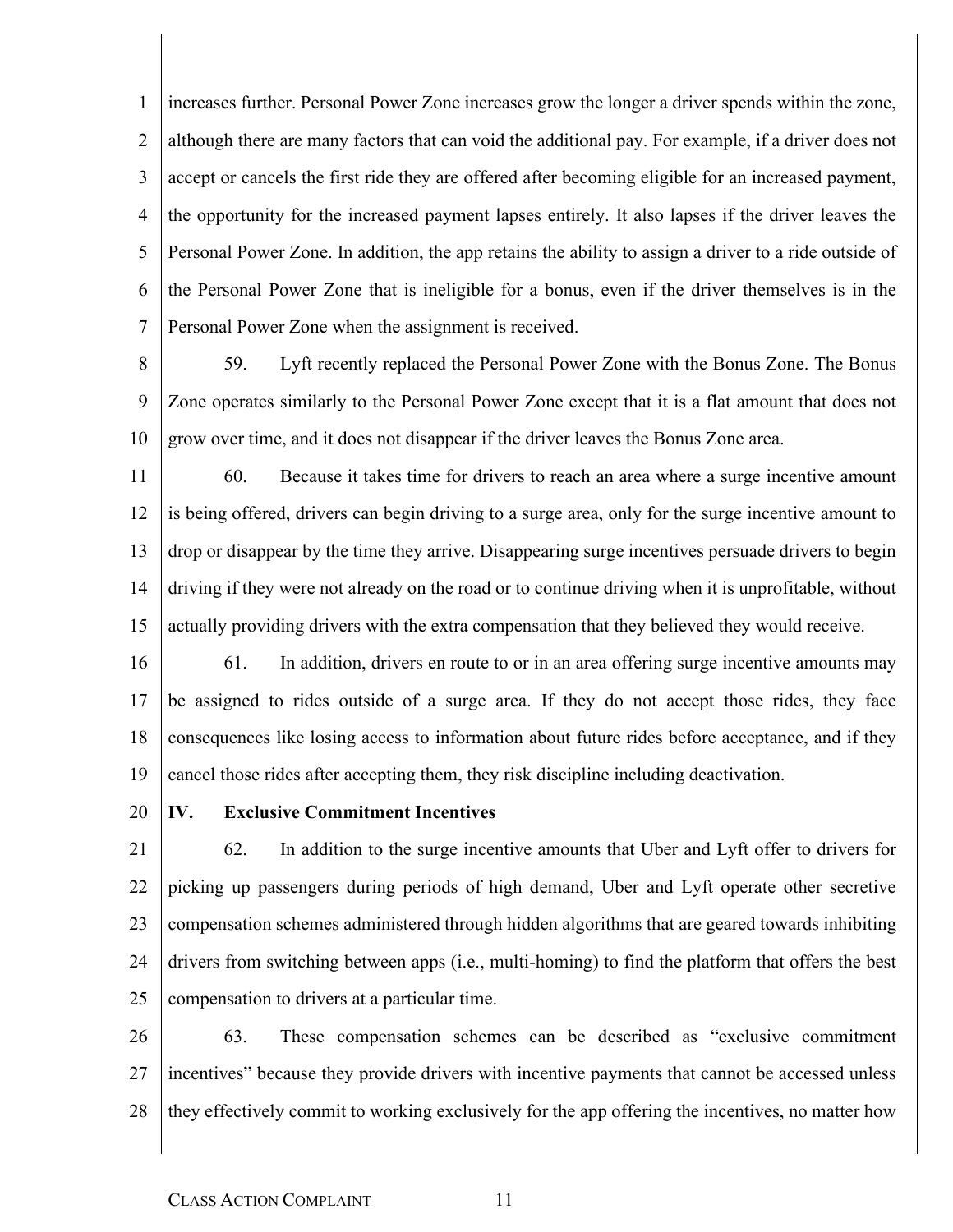1  $\mathfrak{D}$ 3 unfavorable the terms of the rides may be, as opposed to switching between apps for more favorable rides. Limiting drivers' ability to switch between apps reduces the extent to which Uber and Lyft need to compete with one another to attract drivers to their platforms.

4

5 6 7 8 64. As with surges, exclusive commitment incentives are important to drivers because Uber's and Lyft's baseline per-trip pay is too low to profit as a rideshare driver. At the basic rates Uber and Lyft provide, drivers may not even make minimum wage for every hour of their work if they have to spend time between rides waiting for a passenger request, and they may not break even after expenses such as gas and maintenance.

9 10 11 12 13 14 15 16 65. For Uber, the most significant of these commitment incentives is called a "Quest." Quests operate as follows: weeks are divided into two segments, weekdays from early morning Monday to early morning Friday, and the weekend from early morning Friday to early morning the following Monday. Before the start of one of these segments, the driver is presented with several options for how many rides they will commit to fulfilling before the end of the segment, each of which corresponds to a payment of a certain amount. Options may range from 20 rides for a lower-end payment to 90 rides for a higher-end payment. The driver must select an offer before the segment begins.

17 18 19 20 21 66. Uber also offers Consecutive Trip boosts, which require drivers to complete a series of consecutive rides offered by the app without cancelling any rides, rejecting any offers, or "going offline" (i.e., making oneself unavailable to receive ride assignments from the app). Accepting a ride offered by Lyft or another competitor would break a streak and make a driver ineligible for a Consecutive Trip boost.

22 23 24 25 67. Lyft operates a system called a "Ride Challenge," which is similar to Uber's Quests. Drivers presented with a Ride Challenge receive a certain number of rides and a corresponding payment amount. If they complete the specified number of rides within a certain time period, they receive that payment.

26 27 28 68. Lyft also provides drivers with "earnings guarantees," which promise drivers that they will not make below a certain amount of money for a certain number of rides in a given period of time (for example, at least \$1,000 for 70 rides between Friday and Monday). Drivers have no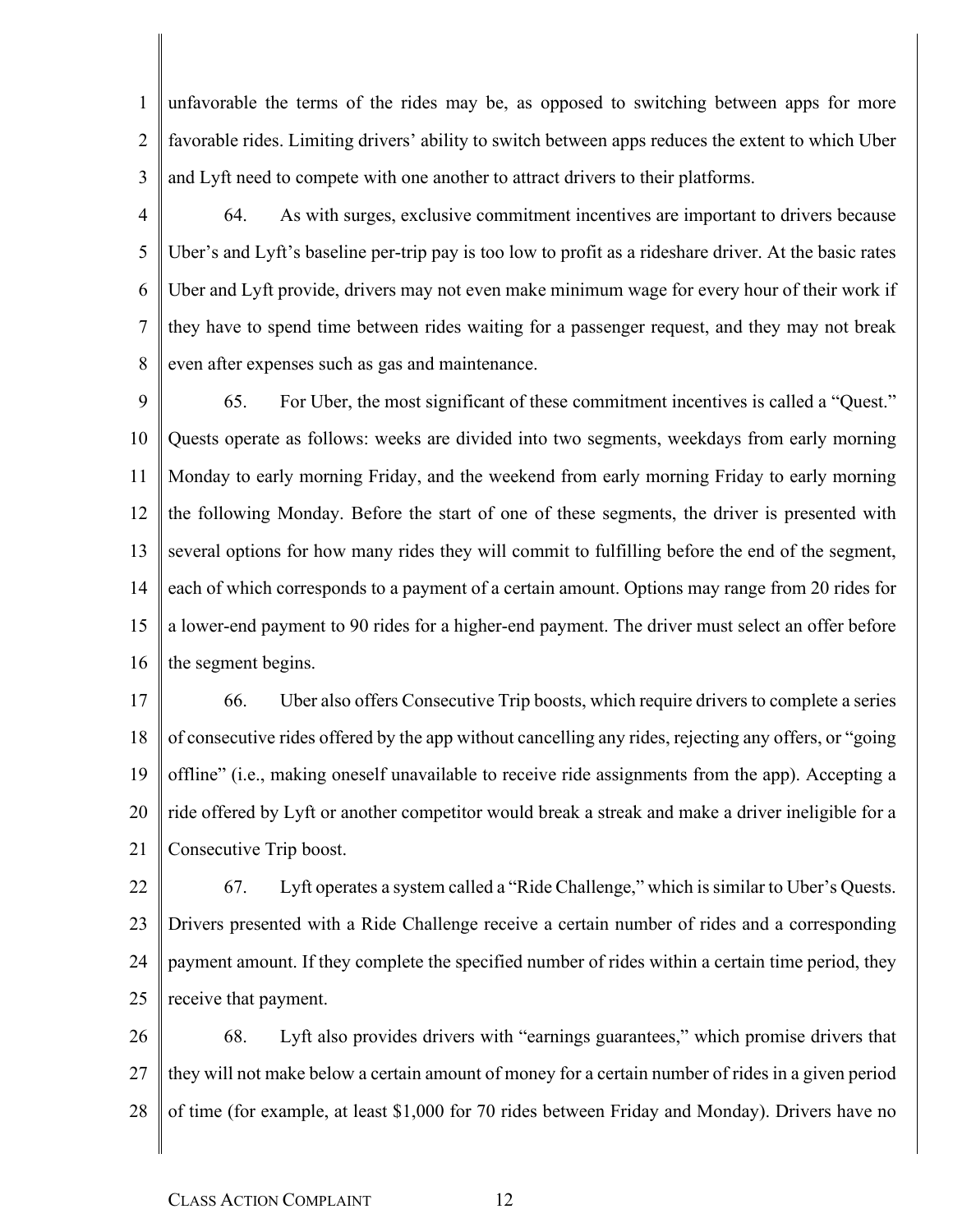$\mathfrak{D}$ prior information about when or whether the algorithm will offer them these guarantees and no ability to plan around them.

 69. In addition, Lyft offers Streak Bonuses, which require drivers to accept all of the rides offered by Lyft consecutively and to stay online for the duration of the streak (excepting the option of a brief 15-minute break). Pursuing a streak for Lyft means drivers cannot accept Uber rides while the streak is active.

70. Screenshots showing a Quest and a Ride Challenge are below in Figures 1 and 2, respectively.

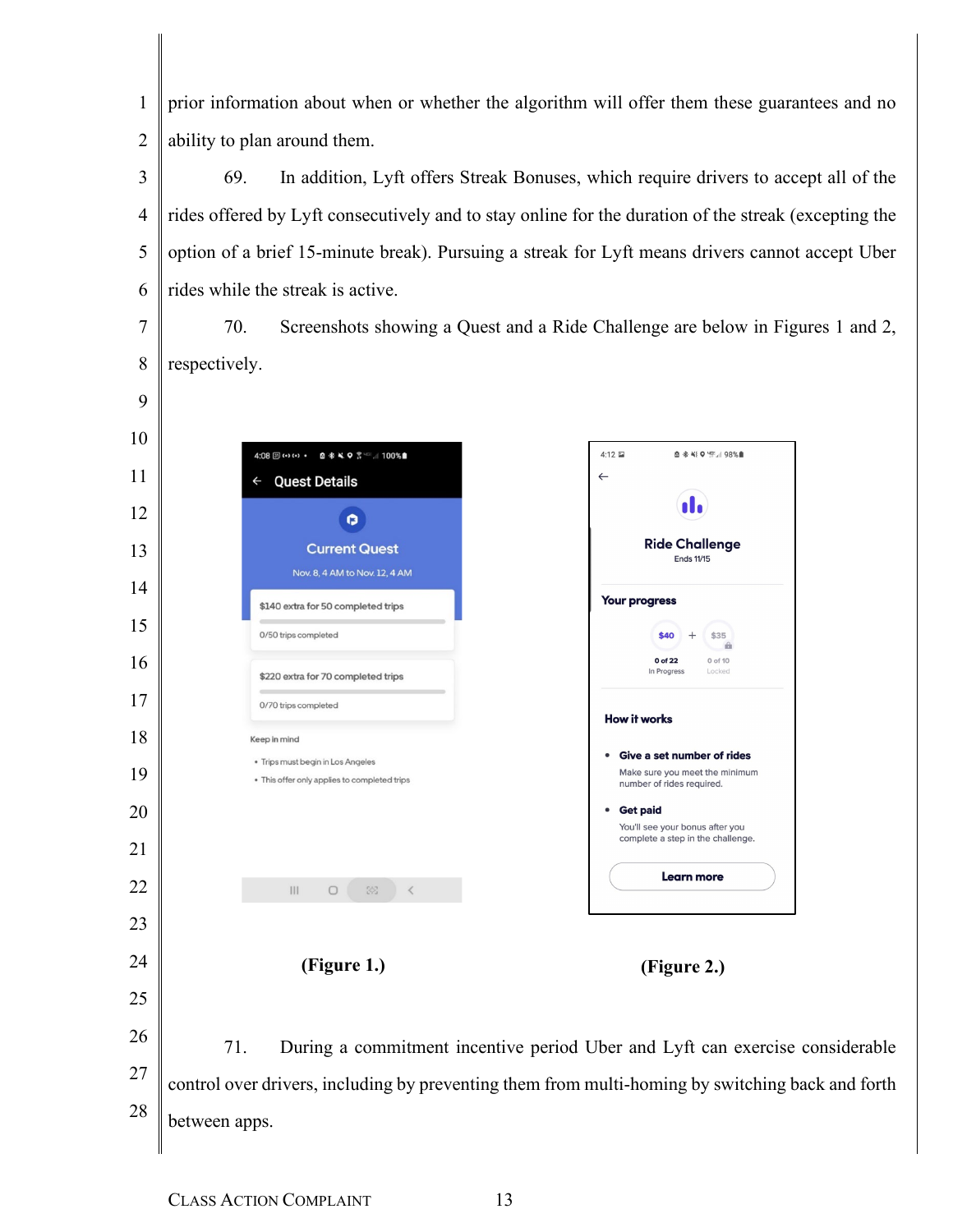1  $\mathcal{D}_{\mathcal{L}}$ 3 4 72. Uber's and Lyft's control over drivers is especially strong at the end of a commitment incentive period. When nearing the end of a particular Quest or Ride Challenge, for example, drivers are particularly unwilling to multi-home, no matter how unfavorable the compensation terms for the rides that the app is offering them.

5

6 7 8 9 10 73. Uber's and Lyft's leverage over drivers during a commitment incentive period pressures drivers to accept all offered rides. This is because Uber and Lyft can stop presenting rides to drivers that have rejected a ride, thereby preventing them from obtaining the promised bonus. They can present especially unfavorable rides to drivers at the end of their incentive-pay periods without concern that drivers will shop between apps for more favorable rides because drivers will not want to lose the bonus just before reaching the finish line.

- 11 12 13 74. In addition to restricting movement between apps in violation of the Cartwright Act as detailed above, exclusive commitment incentives allow Uber and Lyft to pay drivers based on hidden criteria set by secret algorithm in a manner that has the tendency to destroy competition.
- 14 15 16 17 18 19 75. Uber and Lyft drivers do not know how the algorithm determines what exclusive commitment incentives it will offer them, and do not know what exclusive commitment incentives other drivers are receiving. This prevents drivers from understanding the value of their labor, reducing their ability to demand better terms from Uber and Lyft and to assess what a competitive price would be for customers. It also disadvantages customers, who are forced to accept whatever terms Lyft and Uber impose upon them without the benefit of competition.

20 21 22 76. A driver who is able to understand when a customer is being charged an amount that grossly exceeds the amount the driver is willing to work for would offer that customer a lower fare on a platform that imposes a lower take rate.

23 24 25 26 27 28 77. As utilized by Uber and Lyft, exclusive commitment incentives also gamify driving in an unlawful, unfair and fraudulent manner to ensure that drivers perform the most possible work for the lowest possible pay. For example, the algorithms induce loyalty from drivers by providing them with a relatively high commitment incentive one week, setting the expectation of continued rewards. Once the algorithm has determined that a driver has been enticed into driving steadily for a particular app by the expectation of and reliance on these payments, the app will provide lower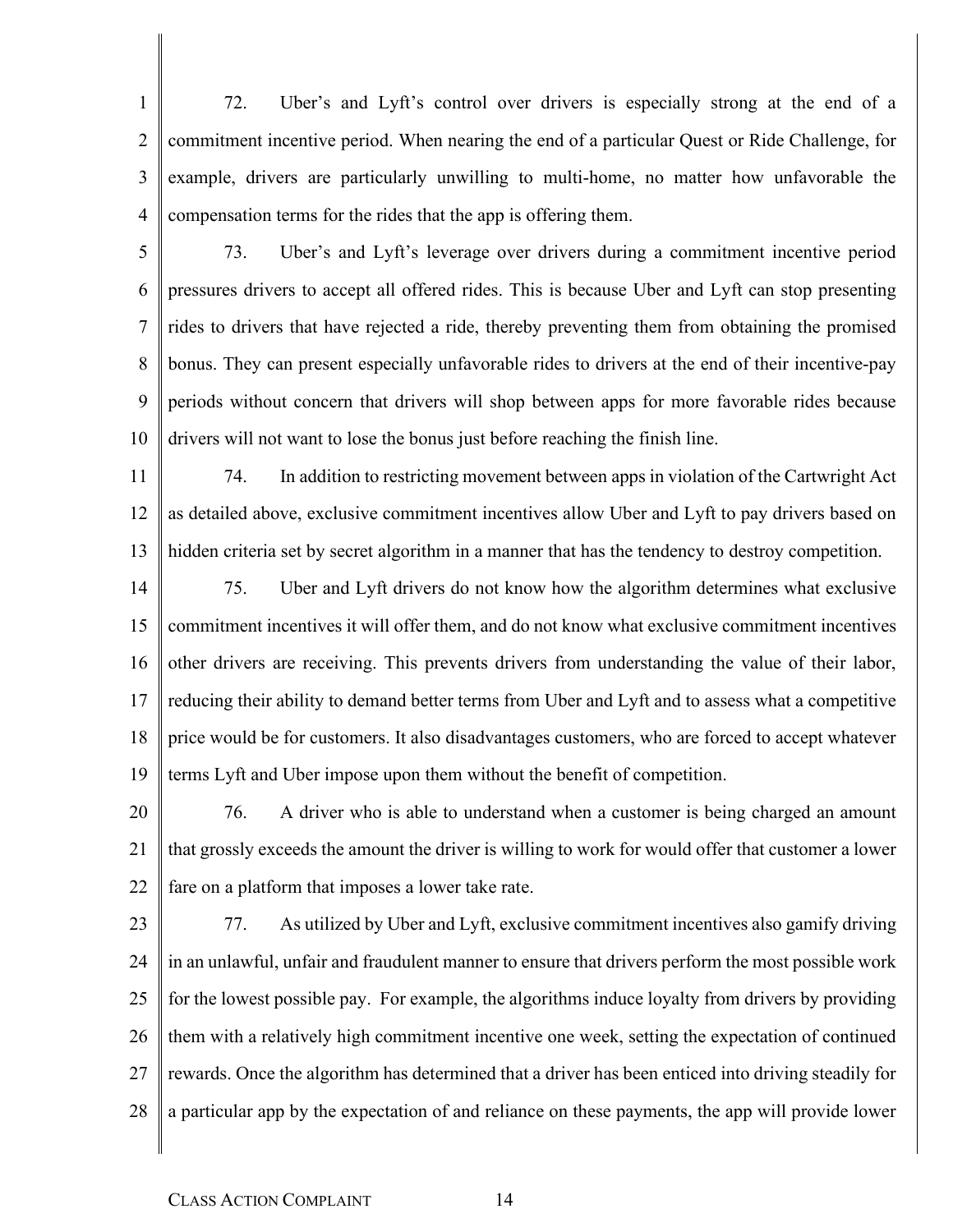1  $\mathfrak{D}$ 3 and less frequent exclusive commitment incentives, knowing that drivers will continue driving for a single app in the hope—cultivated by Uber's and Lyft's omissions—that the exclusive commitment incentives will return.

4

#### **V. Misrepresentations Regarding Fare and Destination Data**

5 6 7 8 9 10 78. Independent contractors typically can make their own decisions about whether to take on a job based on how long it will take them and how much they will earn. But Uber and Lyft disclose only partial information to their drivers about ride offers, providing additional information only to drivers who commit to using primarily one particular app. The disclosure of partial information misleads drivers and coerces them into accepting rides they would otherwise not accept.

11 12 79. This practice restricts multi-homing in violation of the Cartwright Act and constitutes an unfair and fraudulent business practice under California's Unfair Competition Law.

13 14 15 16 17 18 19 20 21 80. The most important factors that a rideshare driver must consider in deciding whether to accept a ride are the fare the driver will be paid, the pick-up location, and the drop-off location. The pick-up location relative to the driver's current location is important because it reflects the uncompensated time and distance necessary for the driver to pick up the passenger. The drop-off location is important because it informs the likelihood that the driver will obtain another trip without too much uncompensated time or distance after the first trip is completed. A driver must consider both the pick-up and drop-off location in relation to the driver's compensation to make an informed decision about whether the trip is economical, taking into account considerations like the relative mileage versus time in traffic.

22 23 24 25 26 27 28 81. Uber and Lyft have all this information before they present a ride to a driver. They know the customer's origin and the customer's destination, and they determine customer price and driver pay based on hidden algorithms within their possession. But the companies hide nearly all of that information from drivers. Instead, they present only limited information about each ride (described below) to drivers and give drivers only seconds to accept or reject the ride. The obvious purpose of this scheme is to mislead drivers and induce them into accepting rides that they would not otherwise accept.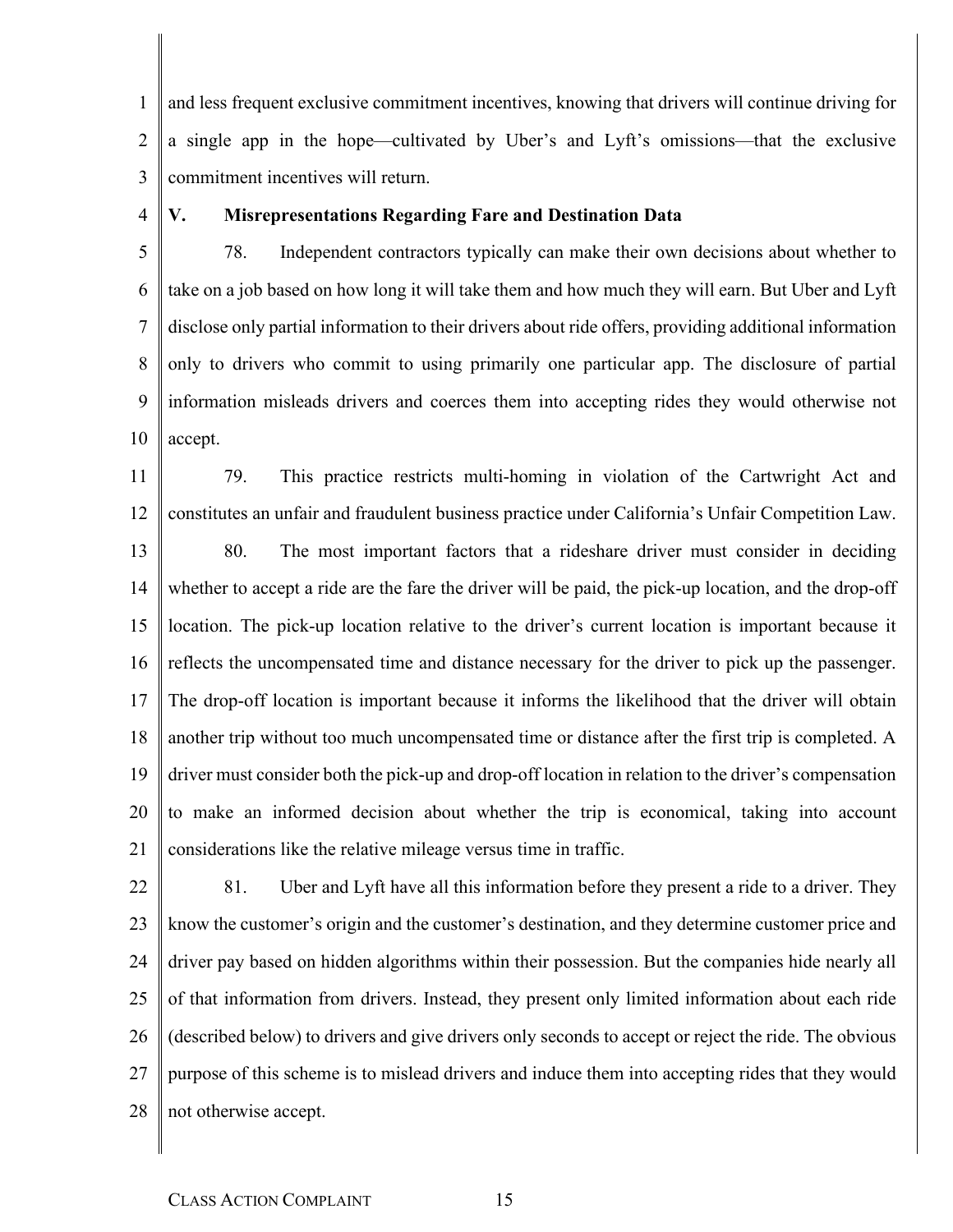82. The lack of transparency also makes it impossible for drivers to understand the competitive benefits of rides offered on one platform versus another in advance.

3 4 5 6 7 83. When deciding whether to accept or reject an offered trip, drivers for both Lyft and Uber who have not achieved special status are given only partial information as to the origin of the ride. The apps tell drivers the approximate time in minutes and distance in miles to the prospective passenger, but do not provide drivers with the location of the passenger upfront, even though the companies have that information.

- 8 9 10 11 84. Drivers who have not achieved special status are only informed of the passenger's destination after they have picked the passenger up. Information about the destination of a ride is critical because without it, drivers cannot determine how long a job will take or even estimate how much they may be paid for it.
- 12 13 85. Further, drivers who have not achieved special status do not learn how much they will earn until after a trip is completed.
- 14 15 16 17 18 19 20 21 86. Without critical information about rider destination and expected earnings, drivers accept rides they would not otherwise accept. And, because cancellation rates are the central consideration in driver deactivation decisions, if drivers cancel rides they have accepted once they are informed of the passenger's destination, or if they cancel one ride in favor of another, more lucrative ride, they risk de-activation. In addition to the circumstances where drivers choose to cancel rides, rides may be cancelled or reassigned if a driver is not moving towards a passenger pickup quickly enough. These reassignments may also count towards a driver's total number of cancellations.
- 22 23 24 25 26 27 28 87. Thus, if a driver cancels or is reassigned from a trip after accepting it, not only does the driver not earn anything for the trip, but they are also threatened with termination from the app. 88. The companies can easily disclose fare and destination data. In fact, it has not always been the case that both defendants withhold fare and destination data from drivers. Prior to the passage of Prop 22, with the threat of driver misclassification lawsuits looming, California drivers for defendant Uber had access to destination data and fare estimates when deciding which rides to accept. But following the passage of Prop 22, Uber made the availability of fare and

1

 $\overline{2}$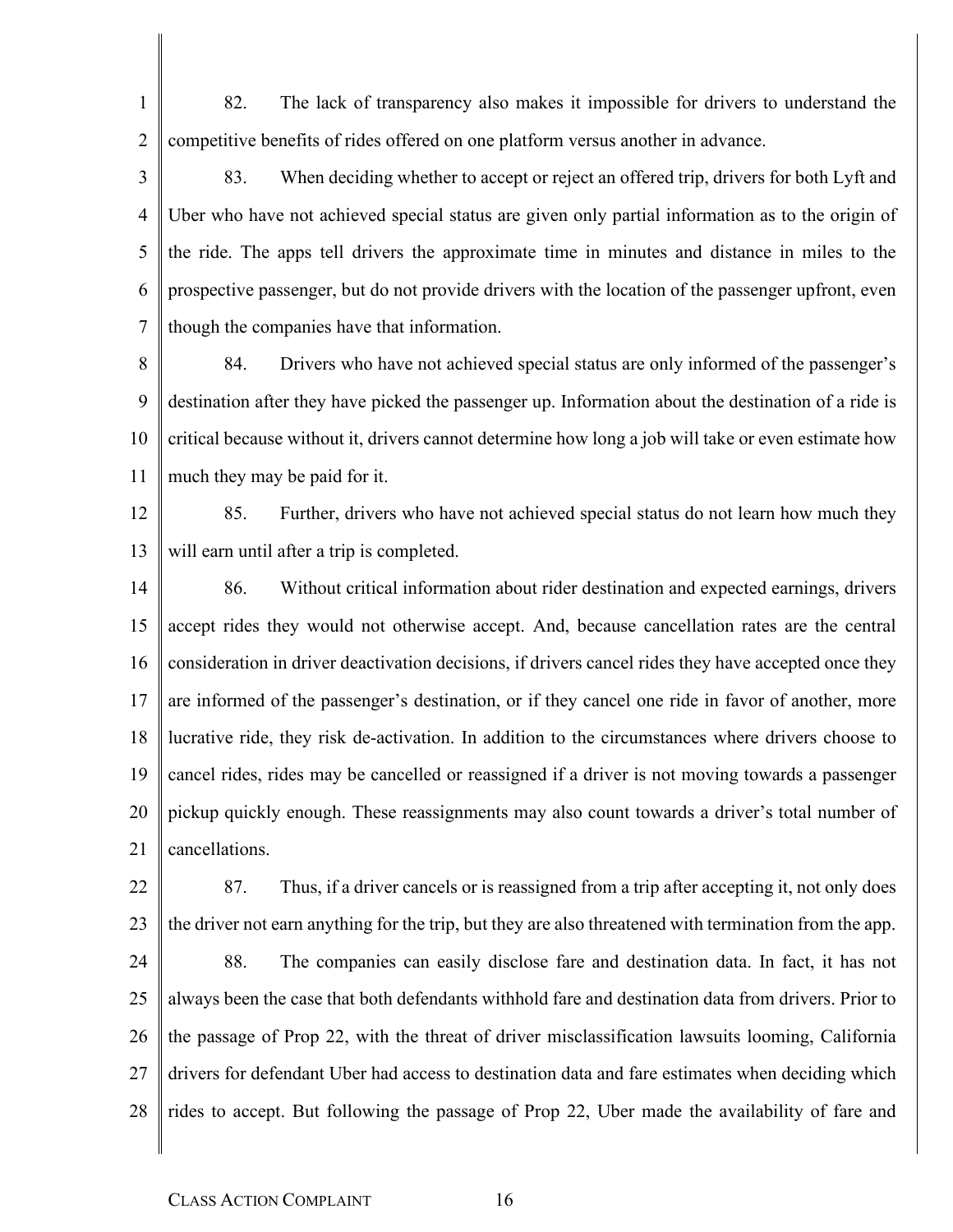1  $\mathfrak{D}$ destination data conditional on maintaining a minimum acceptance rate of five of the last 10 offered rides on the app.

3 4 89. Lyft operates a similar, but even more onerous, policy: access to fare and destination data is conditional on maintaining a 90% minimum acceptance rate.

5 6 7 8 9 10 11 12 90. In the alternative, Lyft provides some limited destination data upfront to drivers as a reward for reaching either the Gold or Platinum status tier on the app. These tiers require that drivers maintain a certain driving score and that they earn a certain amount of money for rides during "busy hours," which are determined by Lyft. Driving score is calculated via a combination of cancellation rate, passenger rating, safety flags, and service flags. Drivers in the Gold or Platinum tier can see the cardinal direction that a passenger is going (e.g., southwest) and the trip duration in minutes prior to accepting the ride. Screenshots of the Lyft app showing a breakdown of the driving score and Gold requirements are below in Figures 3 and 4, respectively.

 $4:15$ 

 $\equiv$  Lyft Rewards



23

24

# <sup>A</sup> Gold rewards 1,150 points and 80% driving score See trip info before accepting a ride  $\mathcal{P}$ Get an additional destination filter  $\left\langle \right\rangle$ Earn more with Preferred rides  $\overline{\phantom{0}}$

### **(Figure 3.) (Figure 4.)**

25 26 27 28 91. With complete information, drivers are better able to accept trips that are economically worthwhile and reject the ones that pay too low a fare or that leave them in a destination where they'll be unlikely to find another without a costly "deadhead" trip.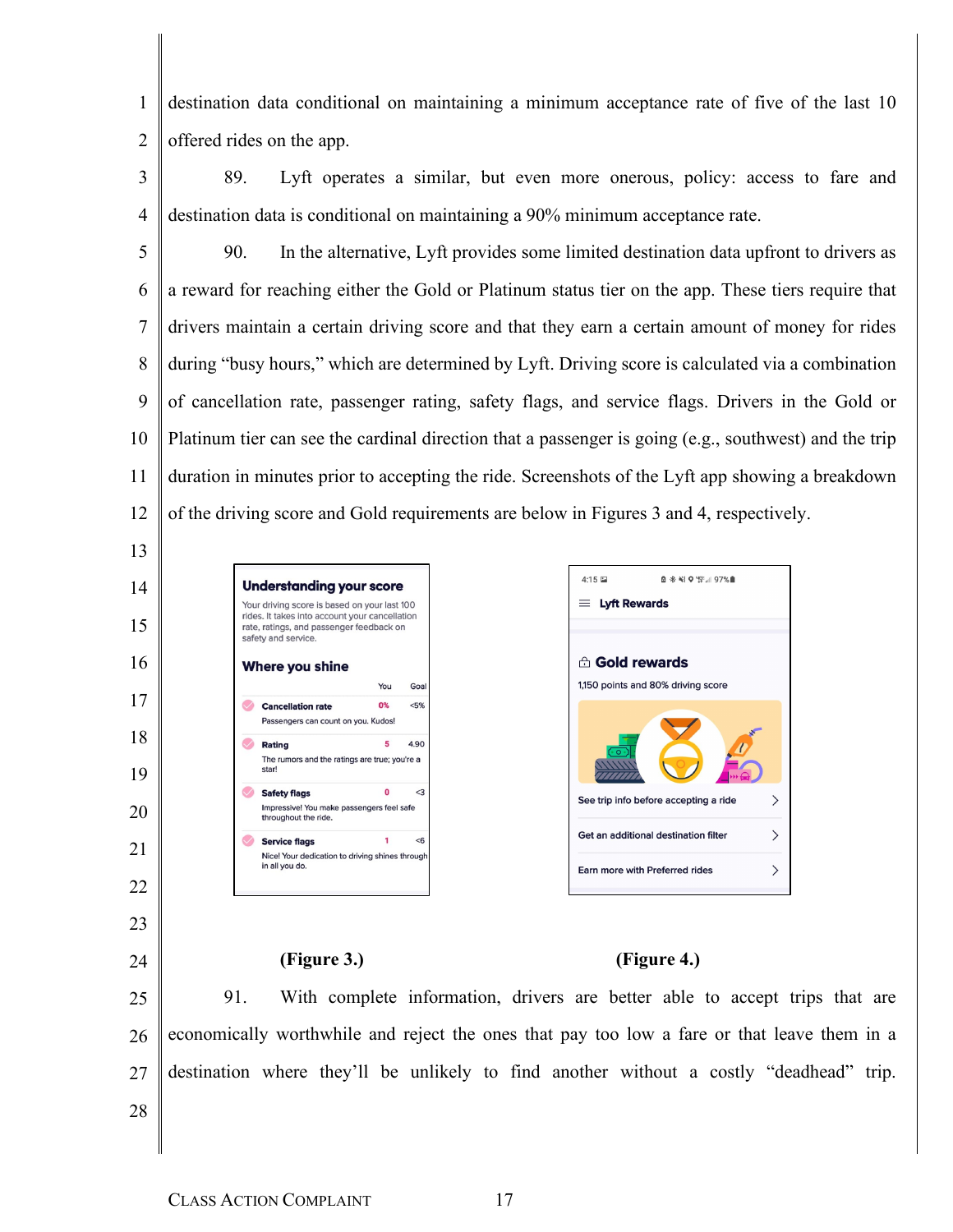1  $\mathcal{D}_{\mathcal{L}}$ (Deadheading is a common industry term for a trip without a passenger that is, consequently, unpaid.)

3 4 5 92. Both apps' information-sharing policies inhibit multi-homing and reduce drivers' ability to shop between apps for the best compensation offers by conditioning the provision of valuable information on accepting a baseline number or percentage of rides from a specific app.

6 7 8 9 93. Moreover, the benefit of this information is limited because the minimum acceptance and tier requirements force drivers into accepting unfavorable rides even when they have accessed the special status that provides them with enough information to better assess the value of rides.

10 11 12 13 94. If drivers reject too many trips, even if these trips are not worthwhile, or do not drive enough for a single app during the required hours, including by moving back and forth between apps in search of better rides, those drivers lose the ability even to assess the potential value of the trip before it is underway.

14 15 16 17 18 19 20 95. Presenting trips to drivers to accept or reject when the app is in full possession of the relevant data, but the drivers are not, constitutes an unfair, unlawful, and fraudulent game with dire consequences for losing: cancel too many accepted trips once the driver learns they are less than worthwhile to undertake, and get terminated from the app entirely; accept too many, and operate at a loss. The course of conduct described here prevents drivers from exercising their judgment and discretion regarding which rides to accept, undermining their independence and deceiving them as to the profitability of their work.

21 22 23 24 25 96. Defendants' material omissions and misrepresentations also include telling drivers that riders pay a lower price than they in fact do or withholding the amount riders pay from drivers altogether. These misrepresentations from the companies lead drivers to falsely believe that their share of the riders' fares is higher than it is, and to hide from drivers that the Defendants' take rates from the passenger fares have soared from 20% to, in some cases, 70% or more.

26 27 97. Such high take rates are only possible because of the anticompetitive practices described above, including Uber and Lyft's efforts to impede drivers from making informed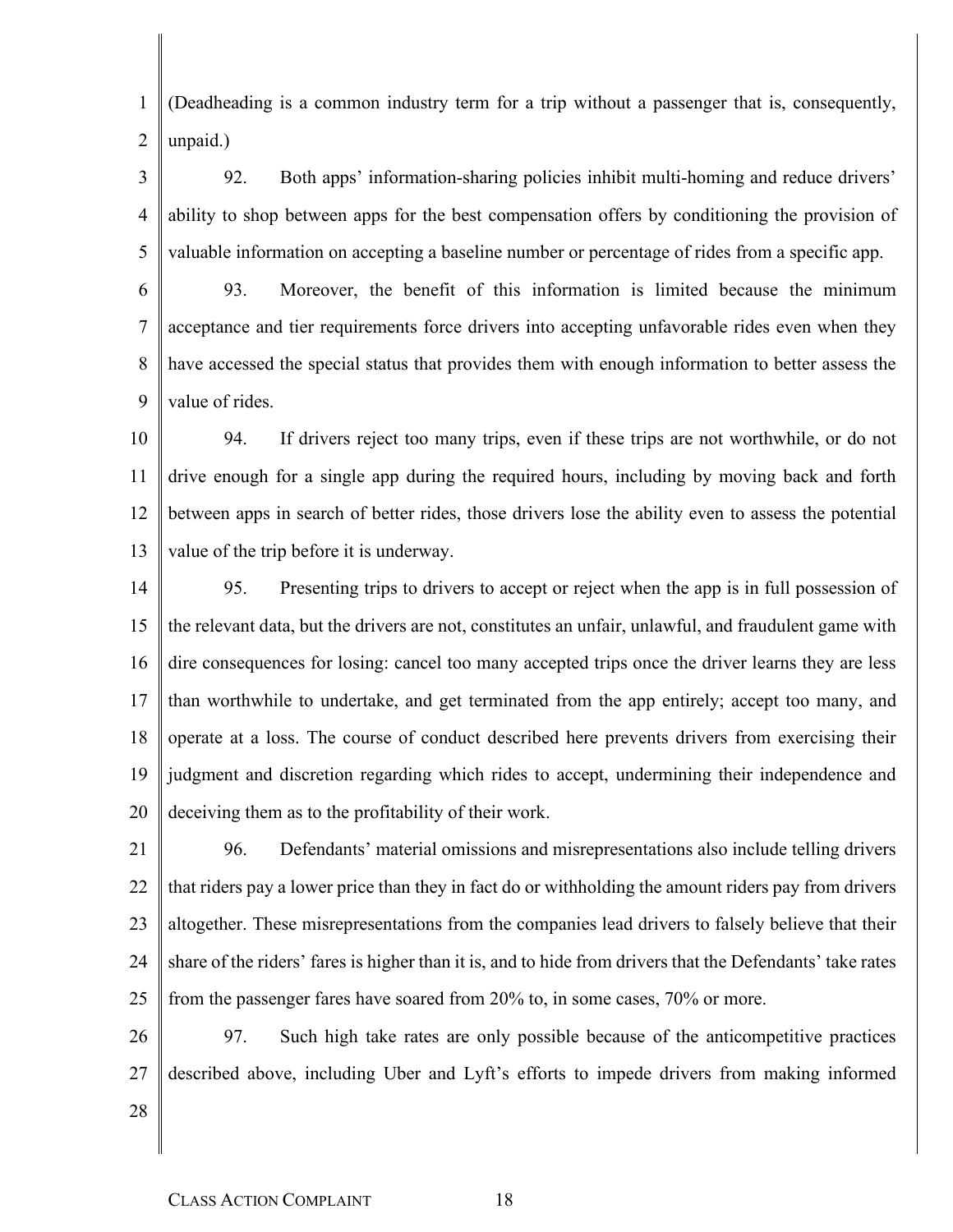1  $\mathfrak{D}$ decisions about multi-homing by concealing the true magnitude of the platform's take rates from both drivers and riders.

3 **VI. The But-For World**

4 5 6 7 98. In the absence of the companies' unfair competition and deception—including their vertical price fixing, opacity about destination and fare information, secretive compensation schemes, and unfair and fraudulent practices—drivers, customers, and law-abiding competitors would all benefit.

8 9 10 11 12 99. If drivers could set their own fares, they would use that autonomy to steer riders between apps by offering lower fares on the app that offered drivers the best compensation. The increased ability of drivers to switch between platforms would thus stimulate competition between platforms with respect to their take rates/driver compensation. At the same time, customer prices would go down.

13 14 15 16 17 100. If drivers had more autonomy, the apps would have to compete for drivers' services with better fares and terms of work, rather than securing drivers through deception and anticompetitive behavior. Likewise, if drivers were not subjected to limitations on their mobility by anticompetitive exclusive commitment incentives and were free from vertical price restraints, then drivers would be free to offer better terms to riders on other platforms.

18 19 20 101. Apps would also have to compete for customers with lower prices and better service, rather than relying on their duopoly over available rideshare drivers to control access to rideshare drivers' services on the part of customers.

21 22 23 24 102. Finally, a world in which drivers could move between apps and improve driver compensation through competition would offer greater opportunity for newcomers to enter the market by offering better terms to both drivers and riders. This would include lower prices for customers, higher pay for drivers, and lower take rates.

25 26 27 103. Several ventures have attempted to compete against Defendants in California, notably Sidecar. As a consequence of the challenged conduct as well as predatory pricing and tortious interference by the incumbents, none of those efforts has succeeded.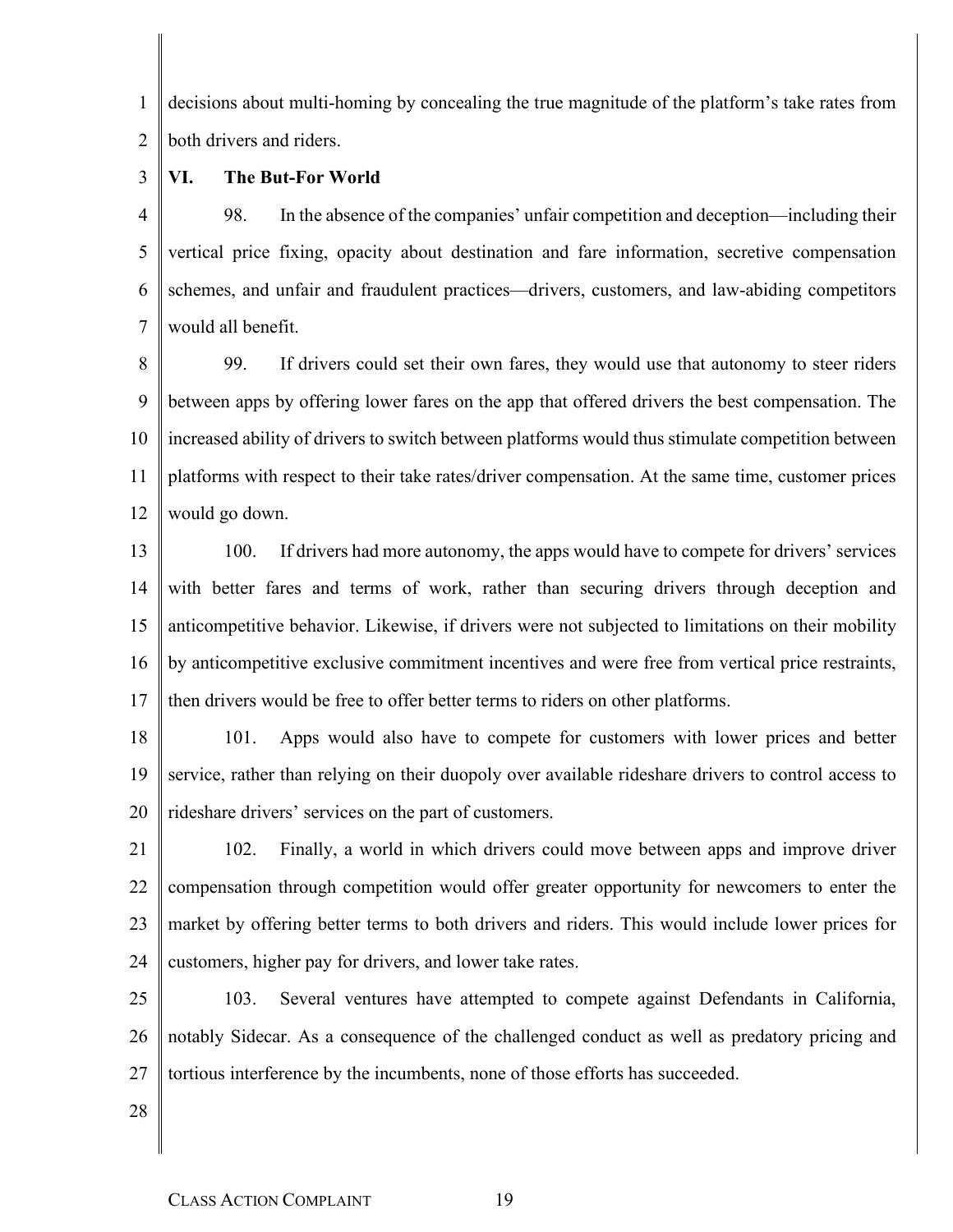#### **VII. Defendants' Market Power**

 $\overline{2}$ 3 4 5 104. Although Plaintiffs are not required to allege or prove Defendants' market power with respect to conduct that is *per se* illegal under the Cartwright Act, such as price-fixing, it is undeniably the case that Defendants have sufficient market power for their conduct to harm competition.

6 7 8 105. There are two ways to demonstrate market power. One is direct evidence of the power to set prices above marginal cost or pay below marginal product without losing market share. The second is to prove it indirectly through a traditional market definition exercise.

9 10 11 12 13 14 15 16 17 106. Here, there is abundant direct evidence of market power. Uber and Lyft have both repeatedly decreased the pay provided to drivers, and increased the fare charged to passengers, without a significant impact to their respective market shares. For example, a 2018 study found that the average monthly driver earnings dropped by 53 percent between 2013 and 2017. This trend has continued: Uber recently decreased the rate paid to drivers picking up passengers from Los Angeles International Airport from approximately 60 cents a mile to 32 cents a mile. When the app was first gaining a foothold, rates were as high as \$1.20 a mile. At the same time that driver compensation has decreased, passenger fares have increased as much as 50 to 60 percent. Meanwhile, neither app has experienced a loss in market share.

1

18 19 20 107. Serial price increases for rides and reductions to driver compensation by Uber and Lyft without loss of market share establish that they each enjoy the power to price above marginal cost, and to reduce driver pay below marginal product.

- 21 22 23 108. Similarly, the limitations on driver mobility and ability to switch from platform-toplatform because of the price and non-price vertical restraints described above are also direct evidence of market power.
- 24 25 26 27 109. To the extent a relevant market must be defined, the relevant service market is for app-based on-demand rideshare drivers' services. A hypothetical app that monopsonized the market for rideshare services could profitably impose a small but significant and non-transitory decrease in wages or pay for rideshare drivers.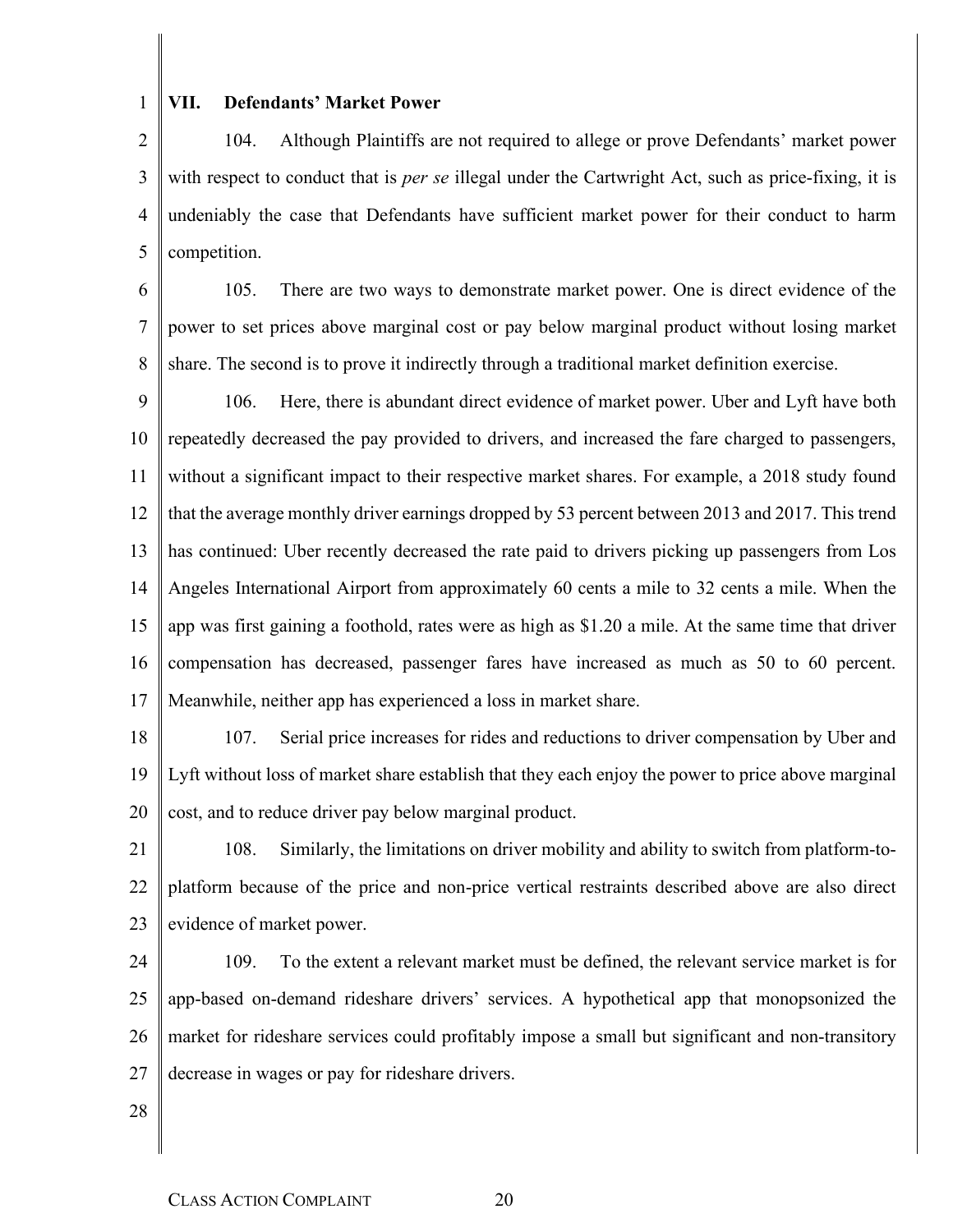1  $\mathcal{D}_{\mathcal{L}}$ 3 4 5 6 110. Driving a taxi is not a reasonable alternative to driving for app-based on-demand rideshare services, because there are significant barriers to entry to driving a taxi, including obtaining a taxi medallion or the approval of the Department of Transportation and often purchasing or leasing a specific type of car. In contrast, Uber and Lyft drivers can use a much broader variety of vehicles, and do not require any particular licensing in California. 111. The relevant geographic market for rideshare drivers consists of service areas

7 8 9 within California, including but not limited to the San Francisco Bay Area, Fresno, the Inland Empire, Los Angeles, Modesto, Orange County, Sacramento, San Diego, San Luis Obispo, Santa Barbara, and Ventura. Uber and Lyft both list their service areas on their websites.

10 11 12 13 14 112. Defendants Uber and Lyft operate a near-perfect duopoly in the labor market for rideshare drivers' services in each service area. Nationally their shares are approximately 70% for Uber and 30% for Lyft. In California, however, Uber has a slightly lower market share than its national average, while Lyft has a slightly higher market share. For example, their market share in several major California cities is below:

15

16

17

18

28

- a. San Francisco: 60% Uber, 40% Lyft.
- b. Los Angeles: 60% Uber, 40% Lyft.
- c. San Diego: 65% Uber, 35% Lyft.
- d. San Jose: 65% Uber, 35% Lyft.

19 20 113. By virtue of network effects, there are substantial barriers to entry for other wouldbe rideshare apps to compete against the incumbents Uber and Lyft.

21 22 23 24 25 26 114. Additionally, Uber has engaged in aggressive efforts to foreclose competition. For example, one early Uber competitor in California known as Sidecar alleged in a lawsuit that it was unable to compete in the California market thanks to Uber's predatory pricing and tortious interference. According to Sidecar, Uber engaged in this conduct to develop and maintain its customer base and make it infeasible for drivers to switch to a more driver-friendly app. 115. Further, Defendants possess market power, as evidenced by:

- 27 a. Their ability to impose disadvantageous terms on drivers, such as
	- imposing minimum acceptance rates on drivers in exchange for data that was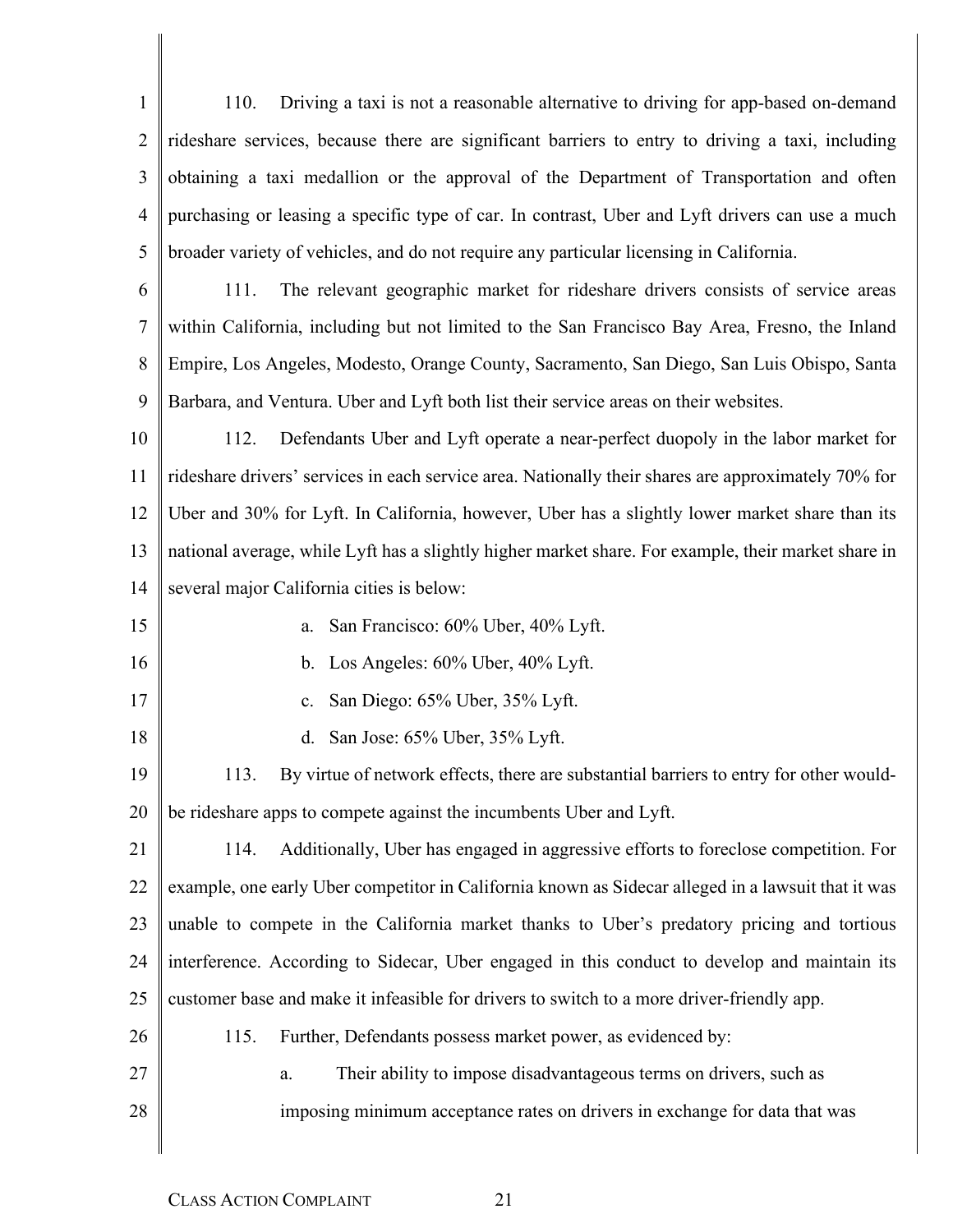| 1  | previously shared freely, without a significant number of drivers switching to a                       |
|----|--------------------------------------------------------------------------------------------------------|
| 2  | different app or exiting the market entirely.                                                          |
| 3  | $\mathbf b$ .<br>Their ability to significantly decrease the compensation paid to drivers              |
| 4  | without a significant number of drivers switching to a different app or exiting the                    |
| 5  | market entirely.                                                                                       |
| 6  | Their high market shares and overall duopolistic market structure.<br>$\mathbf{c}$ .                   |
| 7  | The imposition of disadvantageous contractual terms without<br>d.                                      |
| 8  | compensation, including that drivers are not compensated for the time they spend                       |
| 9  | activated-but-undispatched and that their expenses are not compensated at any                          |
| 10 | time.                                                                                                  |
| 11 | Defendants' non-price vertical restraints have substantially adverse effects on<br>116.                |
| 12 | competition, too. By tethering drivers to a specific app, these restraints prevent drivers from multi- |
| 13 | homing, despite Defendants' claims that there are no restrictions on drivers' ability to move          |
| 14 | between apps. This in turn restrains competition and restricts drivers' ability to offer better terms  |
| 15 | to riders by switching apps, resulting in lower wages for drivers and higher fares for passengers.     |
| 16 | These anticompetitive effects are not offset by any procompetitive benefits.<br>117.                   |
| 17 | <b>VIII.</b> Plaintiffs' Experiences                                                                   |
| 18 | <b>Plaintiff Taje Gill</b><br>i.                                                                       |
| 19 | Plaintiff Taje Gill started driving for Uber in August 2017, and for Lyft in<br>118.                   |
| 20 | September 2017, primarily in Orange County, California.                                                |
| 21 | Mr. Gill drove regularly from 2017 until March 2020, at the start of the coronavirus<br>119.           |
| 22 | pandemic. At that point, Mr. Gill stopped driving due to concerns about his health.                    |
| 23 | Mr. Gill re-started driving for Lyft and Uber in summer 2021, and currently drives<br>120.             |
| 24 | approximately 40 hours a week, with about 20 hours of active time.                                     |
| 25 | When he first started driving again, Mr. Gill drove for both Lyft and Uber, and<br>121.                |
| 26 | participated in many of the incentives that both companies offered. However, he realized over time     |
| 27 | that the exclusive commitment incentives restricted his ability to shop between apps for rides and     |
| 28 | suppressed his earnings. He also began to notice that while he was bound to a Quest or Ride            |
|    |                                                                                                        |

 $\begin{array}{c} \begin{array}{c} \begin{array}{c} \begin{array}{c} \end{array}\\ \end{array} \end{array} \end{array} \end{array}$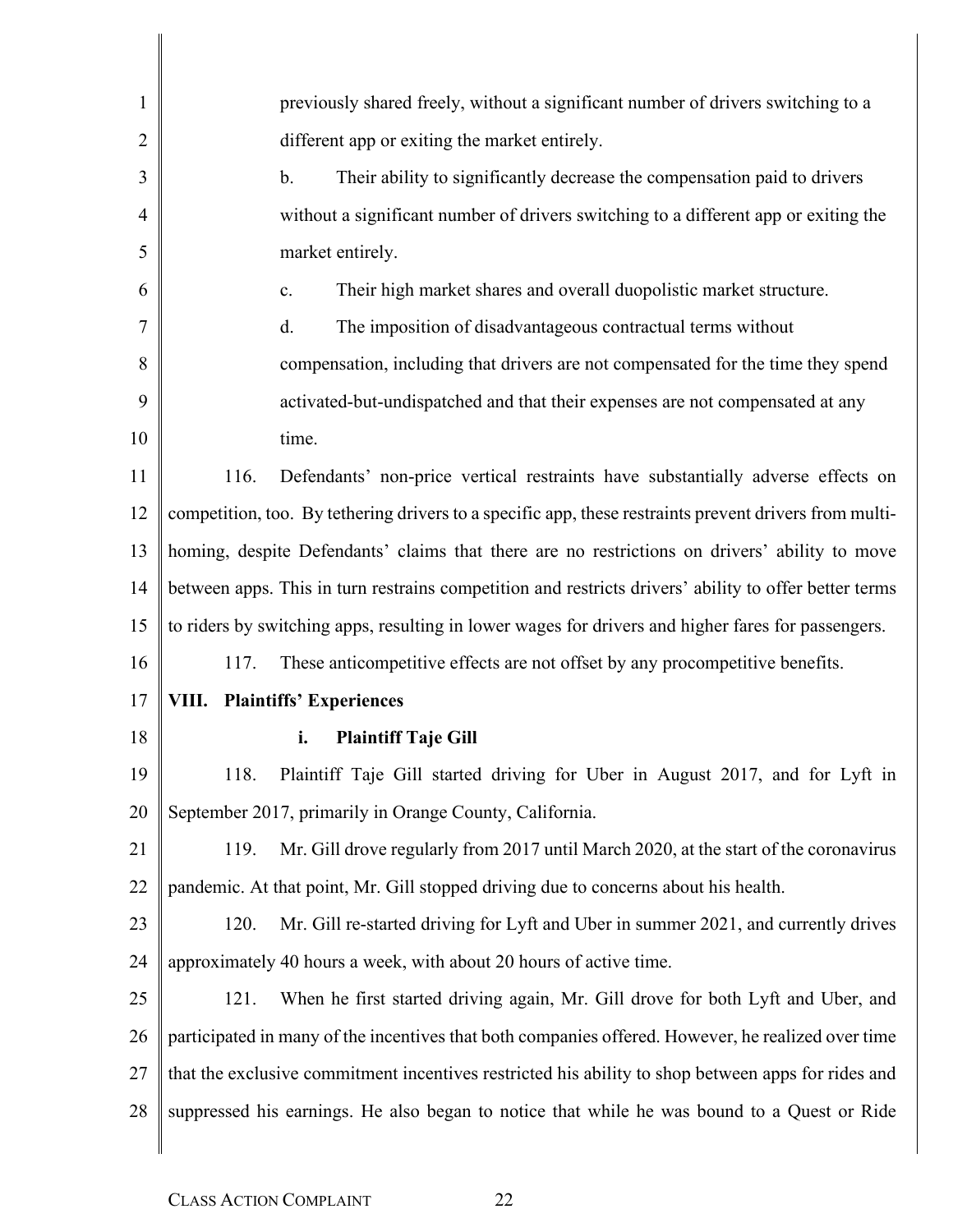1 2 Challenge he would receive rides in inconvenient and unprofitable locations that he would be pressured to accept to fulfill his quotas.

3 4 122. Mr. Gill also chased surges when he began driving for Uber and Lyft again, but frequently found that by the time he arrived in the surging area, the surge would disappear.

5 6 7 8 9 10 11 123. At present, Mr. Gill drives primarily for Lyft in order to achieve Platinum status as a driver. He drives for Uber a few times a month. Achieving Platinum status allows him to see the cardinal direction of an offered ride, and the time in minutes that the app estimates for his trip, prior to picking up a passenger. Even this limited information aids his ability to earn enough money to make driving worthwhile, but he would be able to make more informed decisions if Lyft provided the complete set of relevant information described above in advance of him accepting a ride.

12 13 14 15 16 124. In order to maintain Platinum status, Mr. Gill must continue to keep his cancellation rates below a certain level, and to drive a certain amount for Lyft during time periods that Lyft determines. In May 2021, Mr. Gill went on vacation out of the country and stopped driving for several weeks. When he returned, he found that the app had reset, and had to work to earn his status back.

17

125. Mr. Gill has no ability to adjust the amount passengers pay for their rides.

18 19 20 21 22 23 126. If Uber and Lyft allowed Mr. Gill to set the prices for his own rides, and if Uber and Lyft were not permitted to use exclusivity incentives and other tactics to limit his ability to switch between platforms, he would be able to set lower prices for customers on the platform that offered him better compensation terms. Further, if Uber and Lyft were required to share key material information about each trip before he accepted it, he would be able to make more informed choices about which trips it would be economical for him to provide.

- 24 25 127. Mr. Gill has opted out of arbitration and is not subject to Lyft or Uber's arbitration agreements.
- 26
- 27 28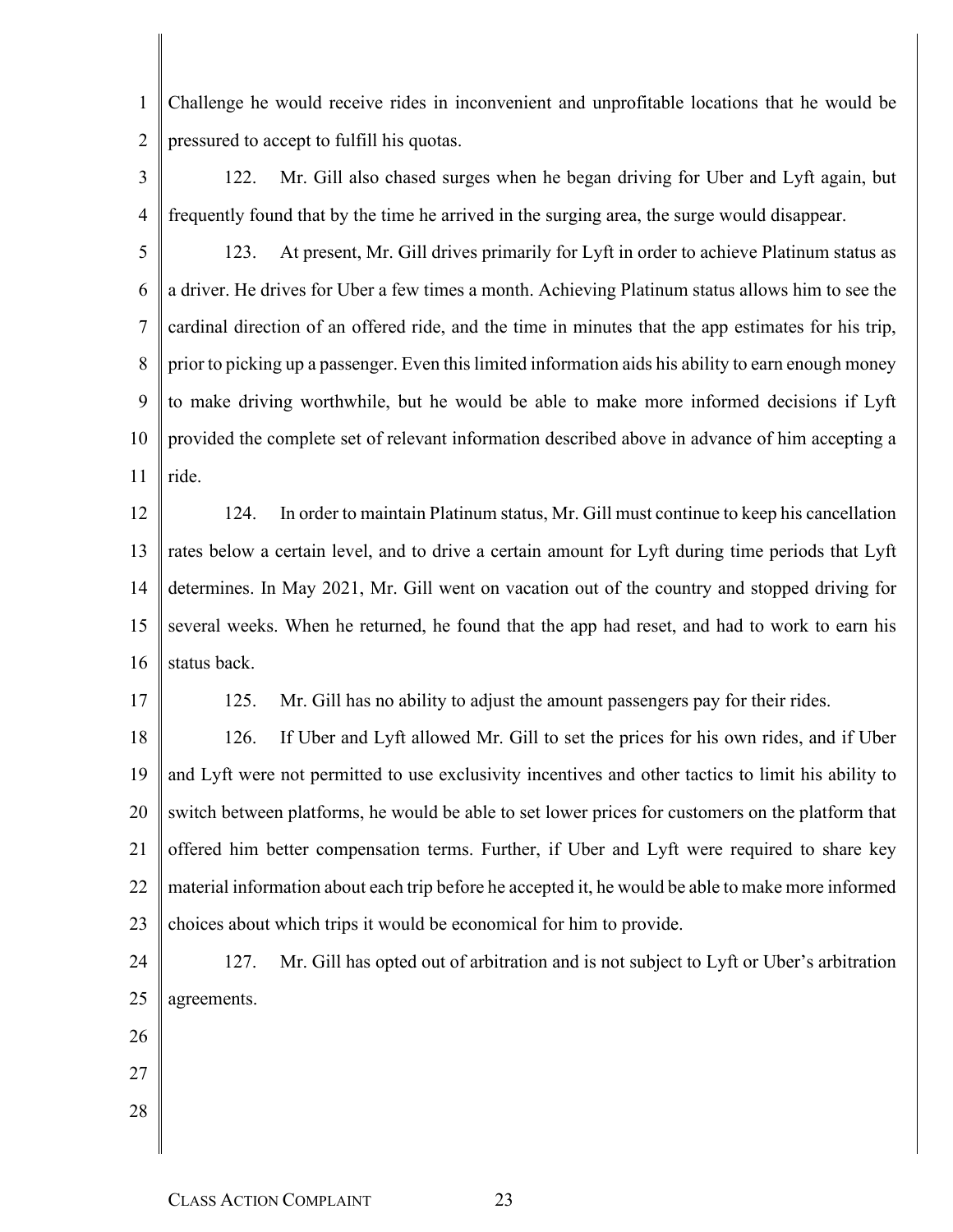# **ii. Plaintiff Esterphanie St. Juste**

| $\overline{2}$ | 128.<br>Plaintiff Esterphanie St. Juste started driving for Uber in the Los Angeles,                  |
|----------------|-------------------------------------------------------------------------------------------------------|
| 3              | California area in June 2015, and for Lyft in July of that year. When she first started driving for   |
| $\overline{4}$ | Lyft and Uber, Ms. St. Juste made up to \$1.20 per mile.                                              |
| 5              | For the first four years Ms. St. Juste drove, she drove full-time, primarily for Uber.<br>129.        |
| 6              | In October 2019, she switched to driving primarily on the weekends.                                   |
| 7              | 130.<br>Like many rideshare drivers, Ms. St. Juste stopped driving in March 2020, at the              |
| 8              | beginning of the COVID-19 pandemic, due to a dramatic drop-off in passenger demand.                   |
| 9              | 131.<br>In September 2021, Ms. St. Juste began driving for Lyft again.                                |
| 10             | 132.<br>Between September 2021 and January 2022, Ms. St. Juste drove for Lyft in the Los              |
| 11             | Angeles area, generally for around 9-12 hours a day. According to the Lyft app, this translated to    |
| 12             | around 30 to 35 hours of active time (i.e., time with a passenger in the car) per week.               |
| 13             | 133.<br>Ms. St. Juste was able to work up to Platinum status on the Lyft app by keeping her           |
| 14             | cancellation rates below a certain level and driving a certain amount for Lyft during time periods    |
| 15             | that Lyft determined. Her Platinum status means she received information about the length of the      |
| 16             | rides the app offered her, as well as the cardinal direction her passenger was headed in. Even this   |
| 17             | limited information aids her ability to earn enough money to make driving worthwhile, but she         |
| 18             | would be able to make more informed decisions if Lyft provided the complete set of relevant           |
| 19             | information described above in advance of her accepting a ride.                                       |
| 20             | 134. Ms. St. Juste had no ability to adjust the amount passengers paid for their rides. The           |
| 21             | only way she could learn what passengers paid at all was to ask them directly.                        |
| 22             | If Uber and Lyft allowed Ms. St. Juste to set the prices for her own rides, and if<br>135.            |
| 23             | Uber and Lyft were not permitted to use exclusivity incentives and other tactics to limit her ability |
| 24             | to switch between platforms, she would be able to set lower prices for customers on the platform      |
| 25             | that offered him better compensation terms. Further, if Uber and Lyft were required to share key      |
| 26             | material information about each trip before she accepted it, she would be able to make more           |
| 27             | informed choices about which trips it would be economical for her to provide.                         |
| 28             |                                                                                                       |
|                |                                                                                                       |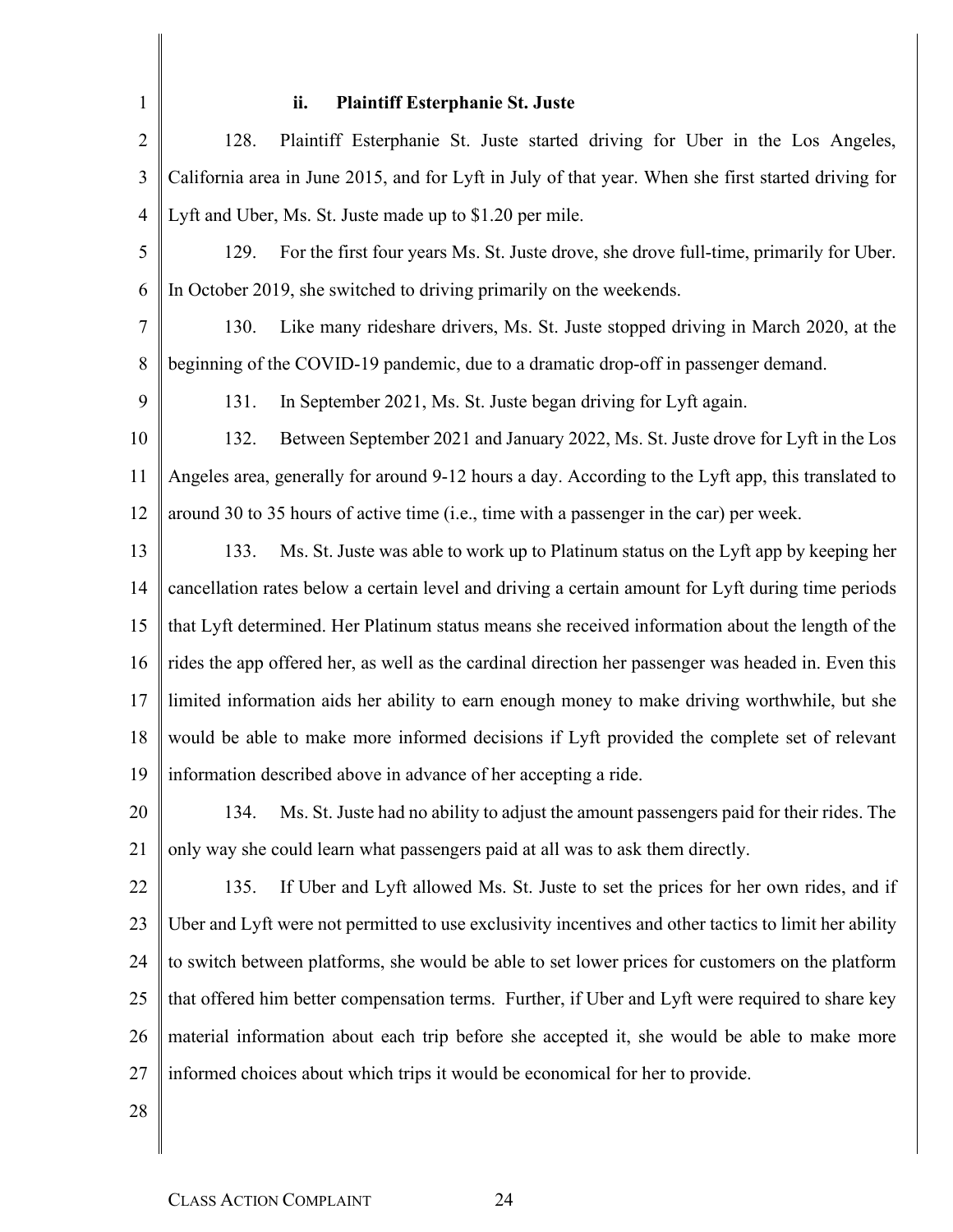| $\mathbf{1}$   | Ms. St. Juste has opted out of arbitration and is not subject to Lyft or Uber's<br>136.               |
|----------------|-------------------------------------------------------------------------------------------------------|
| $\overline{2}$ | arbitration agreements.                                                                               |
| 3              | Ms. St Juste does not currently drive for either Uber or Lyft, but would do so if the<br>137.         |
| $\overline{4}$ | anticompetitive restraints and unfair, unlawful and fraudulent practices described in this complaint  |
| 5              | were removed.                                                                                         |
| 6              | <b>Plaintiff Benjamin Valdez</b><br>iii.                                                              |
| $\overline{7}$ | Plaintiff Benjamin Valdez began driving for Uber and Lyft in 2015 in Los Angeles,<br>138.             |
| $\,8\,$        | California.                                                                                           |
| 9              | Since 2015, Mr. Valdez has driven steadily, with the exception of approximately<br>139.               |
| 10             | two months between March 2020 and May 2020, towards the beginning of the COVID-19                     |
| 11             | pandemic. Mr. Valdez has generally driven approximately 20-25 hours a week, which translates          |
| 12             | to approximately 4-5 hours a week of active time.                                                     |
| 13             | Mr. Valdez currently drives predominantly for Uber, but drives for Lyft<br>140.                       |
| 14             | occasionally when offered a particularly valuable ride, which happens approximately once a week.      |
| 15             | Mr. Valdez primarily drives when he can receive high surge bonuses for nearby<br>141.                 |
| 16             | rides, because in the absence of additional incentive pay his earnings are very low. However, his     |
| 17             | ability to properly calculate whether any given ride is worth taken is limited, because even though   |
| 18             | he drives primarily for Uber, he does not drive frequently enough at certain specific times or accept |
| 19             | a high enough percentage of offered rides to access pre-acceptance information about passenger        |
| 20             | destination or the offered fare.                                                                      |
| 21             | 142.<br>Although Mr. Valdez depends on Uber's surge map to determine when to drive, the               |
| 22             | map is often misleading. For example, sometimes the surge map shows Mr. Valdez a certain              |
| 23             | amount of additional pay, but when he goes online (i.e., makes himself available to receive rides)    |
| 24             | that amount drops, only to rise again when he goes back offline. In addition, Mr. Valdez has driven   |
| 25             | to a location showing a surge of one amount only to have the app offer him a lower amount upon        |
| 26             | arrival.                                                                                              |
| 27             | Mr. Valdez has no ability to adjust the amount passengers pay for their rides.<br>143.                |
| 28             |                                                                                                       |
|                |                                                                                                       |
|                |                                                                                                       |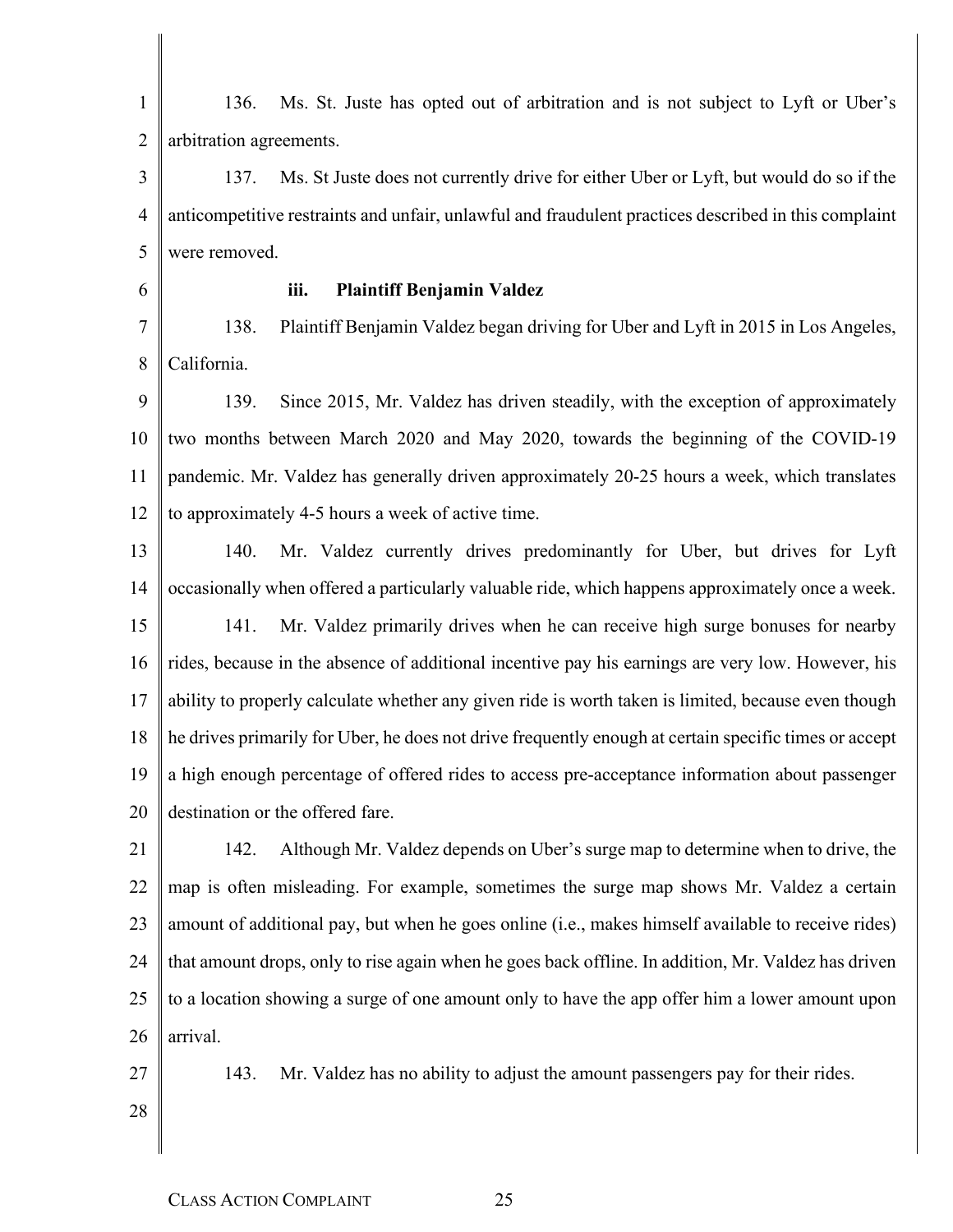1  $\overline{2}$ 3 4 5 6 7 8 9 10 11 12 13 14 15 16 17 18 19 20 21 22 23 24 25 26 27 28 144. If Uber and Lyft allowed Mr. Valdez to set the prices for his own rides, and if Uber and Lyft were not permitted to use exclusivity incentives and other tactics to limit his ability to switch between platforms, he would be able to set lower prices for customers on the platform that offered him better compensation terms. Further, if Uber and Lyft were required to share key material information about each trip before he accepted it, he would be able to make more informed choices about which trips it would be economical for him to provide. 145. Mr. Valdez has opted out of arbitration and is not subject to Lyft or Uber's arbitration agreements. **CLASS ACTION ALLEGATIONS** 146. **Class Definition**: Plaintiffs bring their class action claims under Code of Civ. Proc. § 382 on behalf of themselves and a Class of similarly situated individuals defined as follows: All individuals domiciled in California who have driven for Lyft and/or Uber in California within the four years prior to the filing of this Complaint and who have opted out of Lyft and/or Uber's arbitration agreements. Excluded from the Class are: (1) any Judge or Magistrate presiding over this action and members of their families; (2) Defendants, Defendants' subsidiaries, parents, successors, predecessors, and any entity in which Defendants or their parents have a controlling interest, and their officers and directors; (3) Plaintiffs' counsel and Defendants' counsel; and (6) the legal representatives, successors, and assigns of any such excluded persons. 147. **Numerosity:** Class Members are so numerous that joinder of all of them is impracticable. Uber alone has reported over 200,000 active drivers in California per quarter, and Lyft similarly reports several hundred thousand active drivers in California per year. Upon information and belief, a significant number of these drivers, totaling at least 1,300 individuals, have opted out of arbitration and are not subject to either Uber or Lyft's arbitration agreement. 148. **Commonality and Predominance:** There are questions of law and fact common to the Class that predominate over any questions affecting only individual Class Members. Common questions include, among others, (1) whether Uber and/or Lyft engage in unlawful price fixing; (2) whether Uber and/or Lyft engage in other anticompetitive vertical restraints; (3) whether Uber and/or Lyft's compensation system results in unlawful secret payments and/or commissions;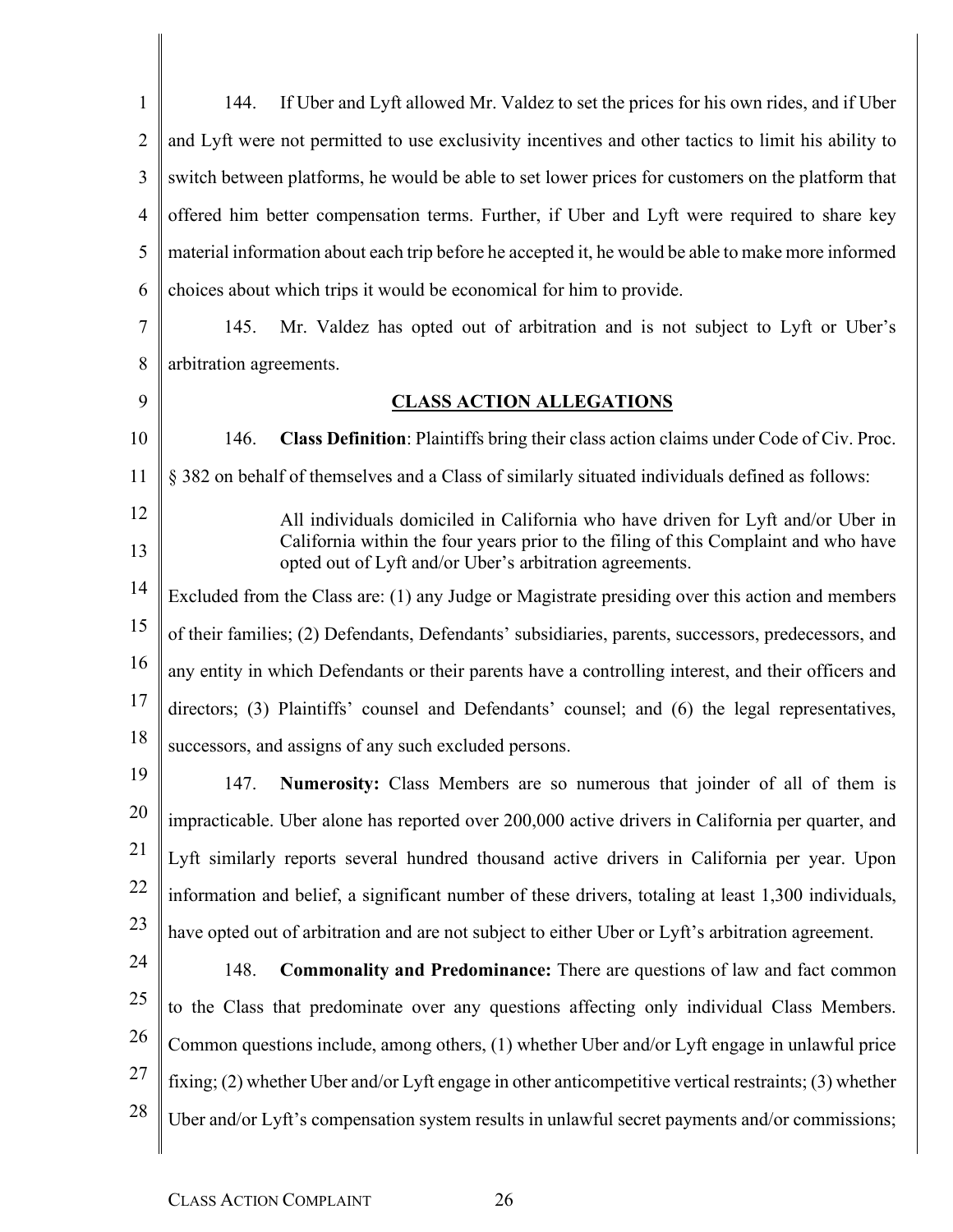1  $\mathcal{D}_{\mathcal{L}}$ 3 4 (4) whether Uber and/or Lyft's business practices violate the law; (5) whether Uber and/or Lyft engage in unfair and fraudulent business practices; (6) whether Uber and/or Lyft owe the Class damages and, if so, in what amount; and (7) whether Plaintiffs and the Class are entitled to resulting permanent injunction against Uber and/or Lyft, and, if so, the scope of such injunction.

5 6 7 149. **Typicality:** The claims of Plaintiffs are typical of the claims of the Class Members. Plaintiffs were drivers for both Lyft and Uber in California within the relevant period and were harmed by their unlawful and anticompetitive practices.

8 9 10 11 12 13 14 15 150. **Adequate Representation:** Plaintiffs will fairly and adequately represent and protect the interests of the Class and have retained counsel competent and experienced in complex litigation and class actions. Plaintiffs' claims are representative of the claims of the other members of the Class. Plaintiffs and the Class members sustained damages as a result of Defendants' conduct. Plaintiffs also have no interests antagonistic to those of the Class, and Defendants have no defenses unique to Plaintiffs. Plaintiffs and their counsel are committed to vigorously prosecuting this action on behalf of the members of the Class and have the financial resources to do so. Neither Plaintiffs nor their counsel have any interest adverse to the Class.

- 16 17 18 19 20 21 22 23 151. **Predominance and Superiority**: A class action is superior to other available methods for the fair and efficient adjudication of this controversy, as joinder of all members of the Class is impracticable. Individual litigation would not be preferable to a class action because individual litigation would increase the delay and expense to all parties due to the complex legal and factual controversies presented in this Complaint. By contrast, a class action presents far fewer management difficulties and provides the benefits of single adjudication, economy of scale, and comprehensive supervision by a single court. Economies of time, effort, and expense will be fostered and uniformity of decisions will be ensured.
- 24 25 26 152. Additionally, class certification is appropriate because Lyft and Uber have acted and/or refused to act on grounds generally applicable to the Class, making appropriate declaratory, equitable, and injunctive relief with respect to Plaintiffs and members of the Class as a whole.
- 27
- 28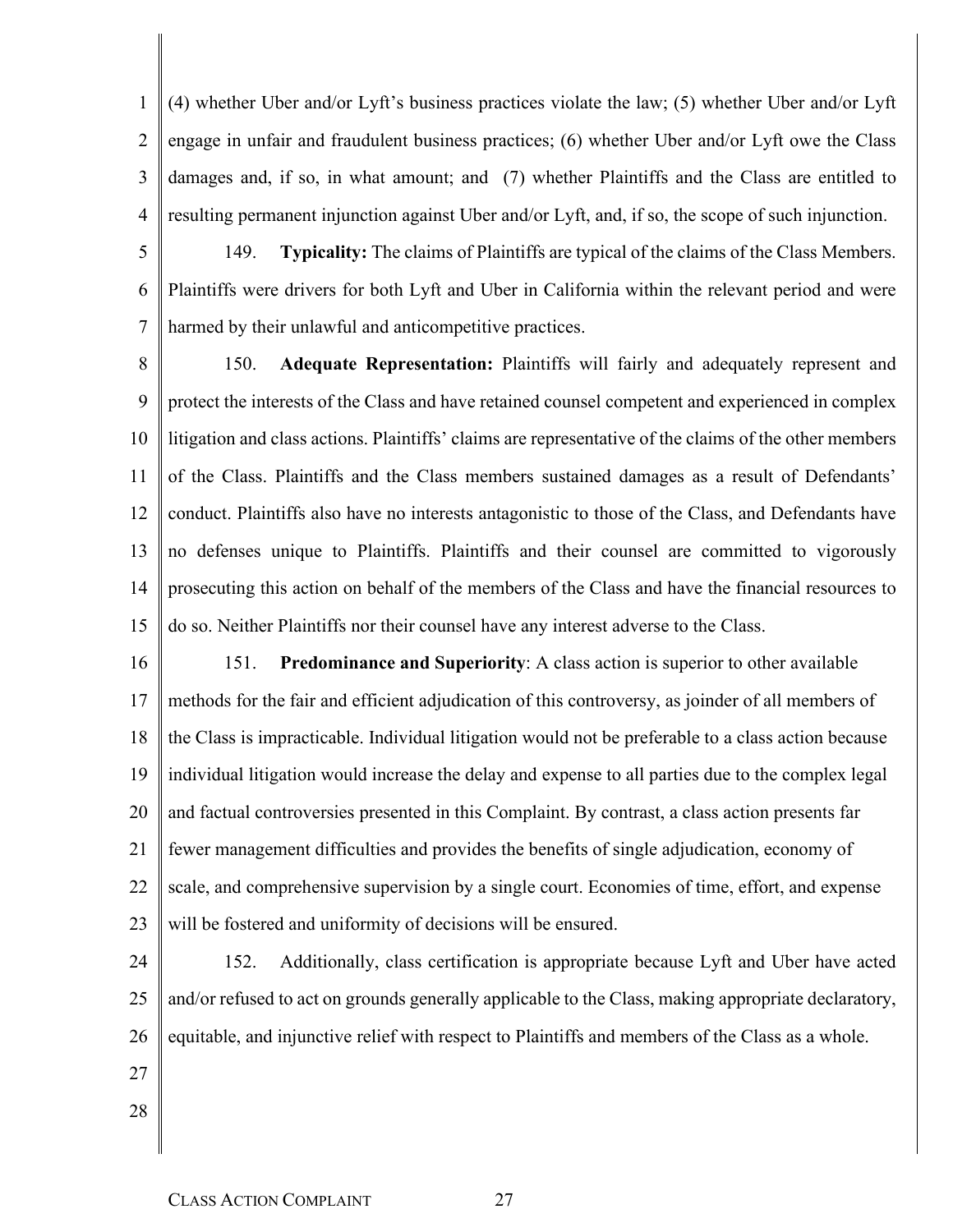| 1  |                       | <b>CAUSES OF ACTION</b>                                                                                                    |
|----|-----------------------|----------------------------------------------------------------------------------------------------------------------------|
| 2  |                       | <b>FIRST CAUSE OF ACTION</b>                                                                                               |
| 3  |                       | Vertical Price Fixing in Violation of the Cartwright Act                                                                   |
| 4  |                       | CAL. BUS. & PROF. CODE §§ 16720, ET SEQ.<br>(Plaintiffs, on behalf of themselves and the Class, against All Defendants)    |
| 5  | 153.                  | Plaintiffs incorporate by reference all previous paragraphs of this Complaint.                                             |
| 6  | 154.                  | Defendants Uber and Lyft enter into coercive agreements with Plaintiffs and other                                          |
| 7  |                       | drivers that require them to allow Defendants to fix customer prices.                                                      |
| 8  | 155.                  | This conduct constitutes price fixing and is a <i>per se</i> violation of the Cartwright Act.                              |
| 9  | 156.                  | Defendants' conduct prevents competition, precludes free and unrestricted                                                  |
| 10 |                       | competition, restricts trade and commerce, and has overall anti-competitive effects.                                       |
| 11 | 157.                  | Plaintiffs and the Class have been harmed by the defendant's illegal price-fixing.                                         |
| 12 | 158.                  | Plaintiffs and the Class are entitled to recover three times the damages sustained by                                      |
| 13 |                       | them, interest on those damages, together with reasonable attorney's fees and costs under Cal. Bus.                        |
| 14 | & Prof. Code § 16750. |                                                                                                                            |
| 15 | 159.                  | Further, unless the illegal price-fixing is permanently enjoined, it will persist.                                         |
| 16 |                       | Plaintiffs and the Class are entitled to a permanent injunction that terminates the restraints.                            |
| 17 |                       |                                                                                                                            |
| 18 |                       | <b>SECOND CAUSE OF ACTION</b><br><b>Unfair Competition through Maintenance of Illegal Non-Price Vertical Restraints in</b> |
| 19 |                       | <b>Violation of Cartwright Act</b><br>CAL. BUS. & PROF. CODE §§ 16720, ET SEQ.                                             |
| 20 |                       | (Plaintiffs, on behalf of themselves and the Class, against All Defendants)                                                |
| 21 | 160.                  | Plaintiffs incorporate by reference all previous paragraphs of this Complaint.                                             |
| 22 | 161.                  | Uber and Lyft have created and carried out restrictions in trade or commerce such                                          |
| 23 |                       | as the non-price vertical restraints described in this Complaint.                                                          |
| 24 | 162.                  | These non-price vertical restraints include the non-linear payment structures that                                         |
| 25 |                       | restrict drivers' ability to multi-home and prevent competitors from entering the market that are                          |
| 26 |                       | described herein, including but not limited to Quests, Ride Challenges, and Consecutive Trip                               |
| 27 |                       | Boosts, to the detriment of drivers and the public generally.                                                              |
| 28 |                       |                                                                                                                            |
|    |                       |                                                                                                                            |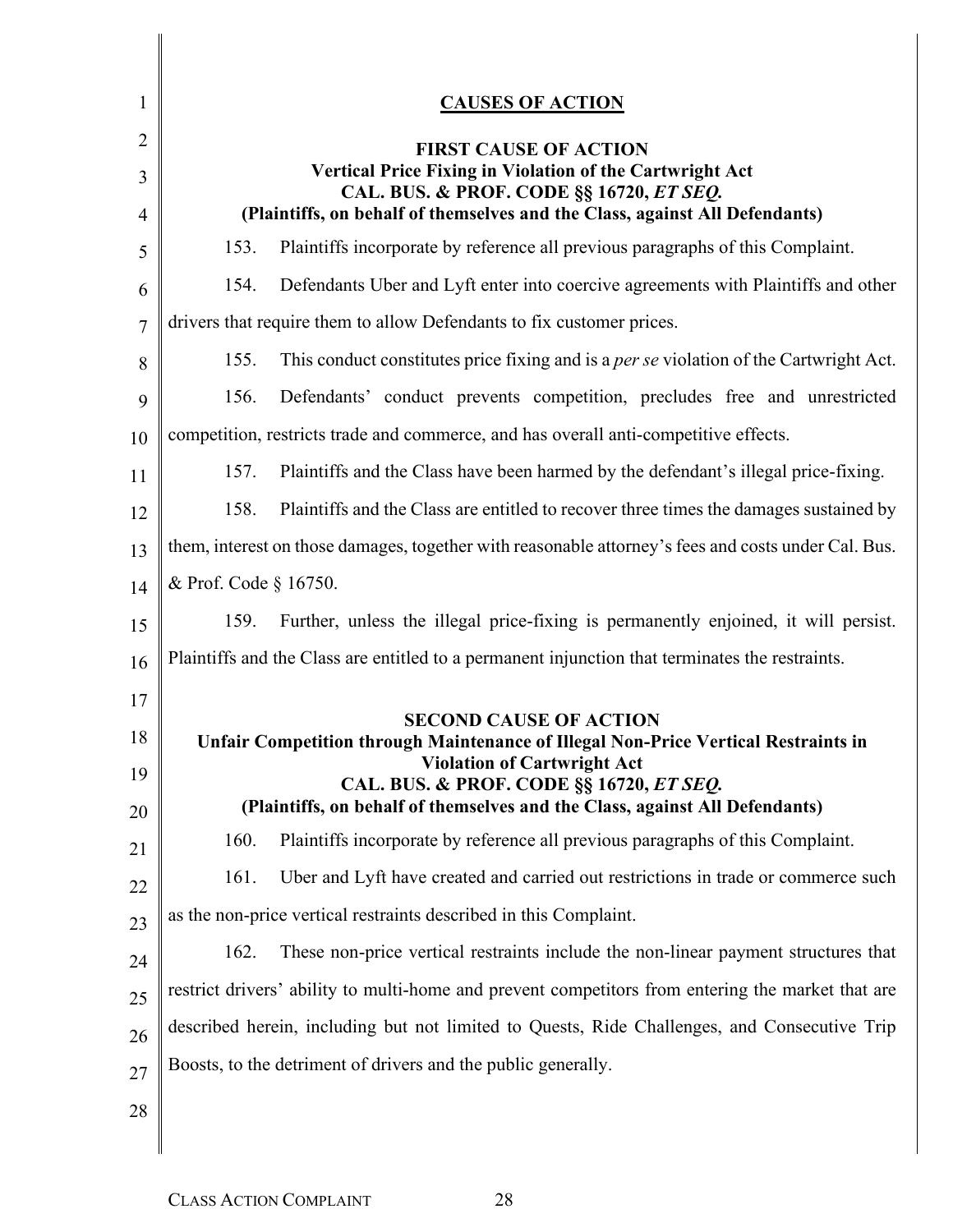| $\mathbf{1}$   | 163.                  | Minimum acceptance rates for tiered access to ride data are also an illegal anti-                   |
|----------------|-----------------------|-----------------------------------------------------------------------------------------------------|
| $\overline{2}$ |                       | competitive non-price vertical restraint.                                                           |
| 3              | 164.                  | The anticompetitive effects of these restrictions outweigh any beneficial effect on                 |
| $\overline{4}$ |                       | competition in the market for drivers based on the market definition alleged here.                  |
| 5              | 165.                  | Plaintiffs and the Class have been harmed by these unlawful restrictions in trade or                |
| 6              | commerce.             |                                                                                                     |
| 7              | 166.                  | Plaintiffs and the Class are entitled to recover three times the damages sustained by               |
| 8              |                       | them, interest on those damages, together with reasonable attorney's fees and costs under Cal. Bus. |
| 9              | & Prof. Code § 16750. |                                                                                                     |
| 10             | 167.                  | Further, unless the illegal restraints are permanently enjoined, they will persist.                 |
| 11             |                       | Plaintiffs and the Class are entitled to a permanent injunction that terminates the restraints.     |
| 12             |                       | <b>THIRD CAUSE OF ACTION</b>                                                                        |
| 13             |                       | <b>Secret Payments and/or Commissions</b><br><b>CAL. BUS. &amp; PROF. CODE § 17045</b>              |
| 14             |                       | (Plaintiffs, on behalf of themselves and the Class, against All Defendants)                         |
| 15             | 168.                  | Plaintiffs incorporate by reference all previous paragraphs of the Complaint.                       |
| 16             | 169.                  | Defendants unlawfully provide secret payments and/or commissions, and/or                            |
| 17             |                       | secretly extend to certain drivers special privileges not extended to all drivers driving upon like |
| 18             |                       | terms and conditions, in the form of unpredictable and non-uniform offers of compensation via       |
| 19             |                       | compensation mechanisms including but not limited to Quests and Ride Challenges.                    |
| 20             | 170.                  | These secret payments and/or commissions injure competitors.                                        |
| 21             | 171.                  | These secret payments and/or commissions tend to destroy competition.                               |
| 22             | 172.                  | Plaintiffs and the Class have been harmed by Defendants' unlawful policies and                      |
| 23             |                       | practices, and are entitled to damages as compensation for such harm.                               |
| 24             | 173.                  | Plaintiffs and the Class seek restitution and a permanent injunction to stop                        |
| 25             |                       | Defendants from continuing these policies.                                                          |
| 26             |                       |                                                                                                     |
| 27             |                       |                                                                                                     |
| 28             |                       |                                                                                                     |
|                |                       |                                                                                                     |
|                |                       |                                                                                                     |

 $\begin{array}{c} \hline \end{array}$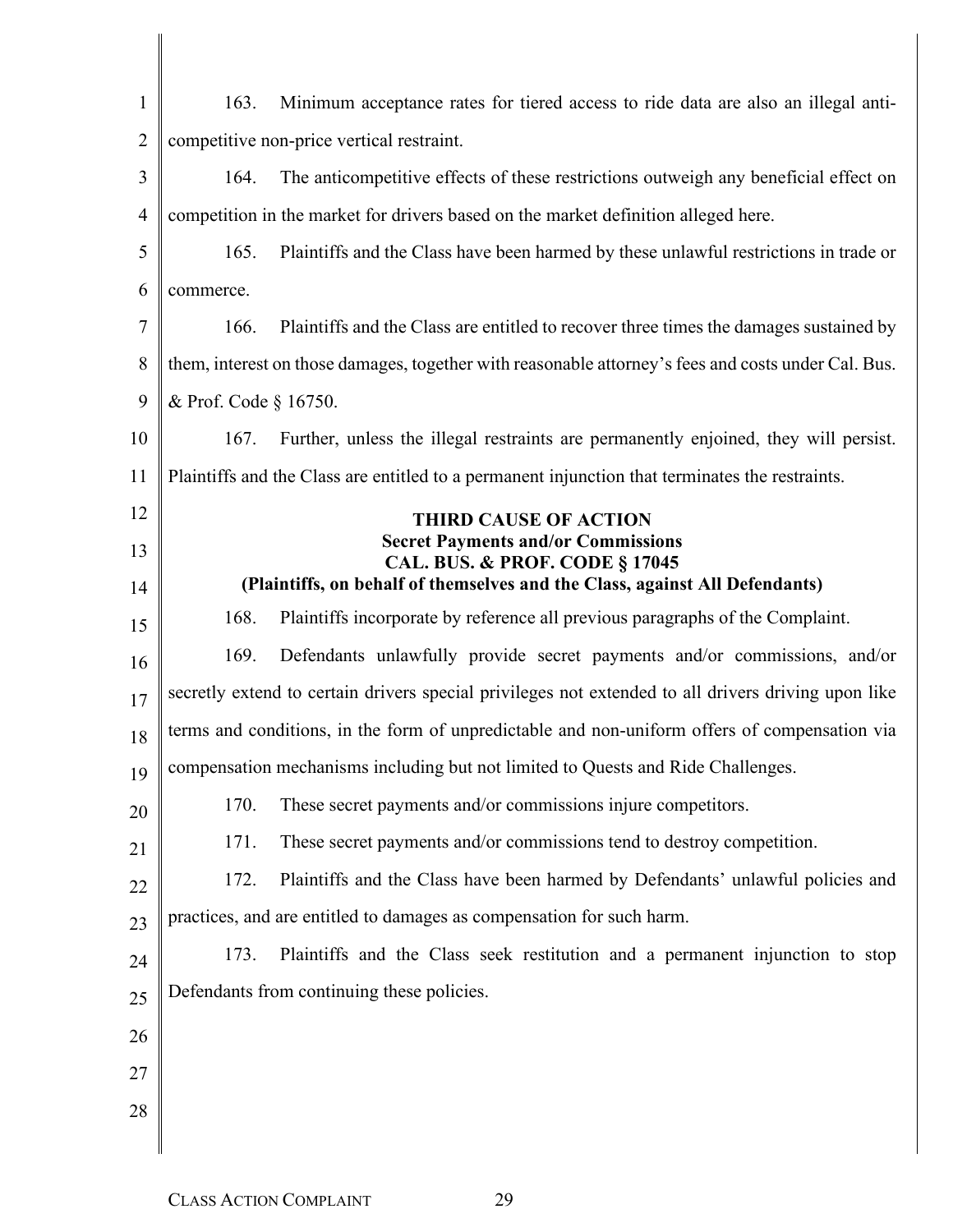| 1<br>2<br>3    | <b>FOURTH CAUSE OF ACTION</b><br><b>Unfair Competition Law (Unlawful Prong)</b><br>CAL. BUS. & PROF. CODE §§ 17200, ET SEQ.<br>(Plaintiffs, on behalf of themselves and the Class, against All Defendants) |
|----------------|------------------------------------------------------------------------------------------------------------------------------------------------------------------------------------------------------------|
| 4              | 174.<br>Plaintiffs incorporate by reference all previous paragraphs of this Complaint.                                                                                                                     |
| 5              | Defendants engage in unlawful business practices in violation of California's<br>175.                                                                                                                      |
| 6              | Unfair Competition Law for the purposes of suppressing competition from other rideshare                                                                                                                    |
| $\overline{7}$ | companies and in order to undermine drivers' ability to participate in free and independent                                                                                                                |
| 8              | businesses.                                                                                                                                                                                                |
| 9              | Defendants also unlawfully provide secret payments and/or commissions to drivers,<br>176.                                                                                                                  |
| 10             | and/or secretly extend special privileges not extended to all drivers driving upon like terms and                                                                                                          |
| 11             | conditions.                                                                                                                                                                                                |
| 12             | 177.<br>Defendants' conduct is unlawful because it violates California's Cartwright Act,                                                                                                                   |
| 13             | Bus. & Profs. Code § 16720, et seq., and Bus. & Prof. Code § 17045, as set forth in this complaint.                                                                                                        |
| 14             | 178.<br>Plaintiffs and the Class have been harmed by Defendants' unlawful policies and                                                                                                                     |
| 15             | practices.                                                                                                                                                                                                 |
| 16             | Plaintiffs and the Class seek restitution and a permanent injunction to stop<br>179.                                                                                                                       |
| 17             | Defendants from continuing these policies.                                                                                                                                                                 |
| 18             |                                                                                                                                                                                                            |
| 19             | <b>FIFTH CAUSE OF ACTION</b><br><b>Unfair Competition Law (Unfair Prong)</b>                                                                                                                               |
| 20             | CAL. BUS. & PROF. CODE §§ 17200, ET SEQ.<br>(Plaintiffs, on behalf of themselves and the Class, against All Defendants)                                                                                    |
| 21             | 180.<br>Plaintiffs incorporate by reference all previous paragraphs of this Complaint.                                                                                                                     |
| 22             | 181.<br>Defendants engage in unfair business practices in violation of the Unfair                                                                                                                          |
| 23             | Competition Law, which suppresses competition from other rideshare companies and undermines                                                                                                                |
| 24             | drivers' autonomy.                                                                                                                                                                                         |
| 25             | Defendants' practices offend established public policy and are immoral, unethical,<br>182.                                                                                                                 |
| 26             | oppressive, unscrupulous, and substantially injurious to drivers.                                                                                                                                          |
| 27             |                                                                                                                                                                                                            |
| 28             |                                                                                                                                                                                                            |
|                |                                                                                                                                                                                                            |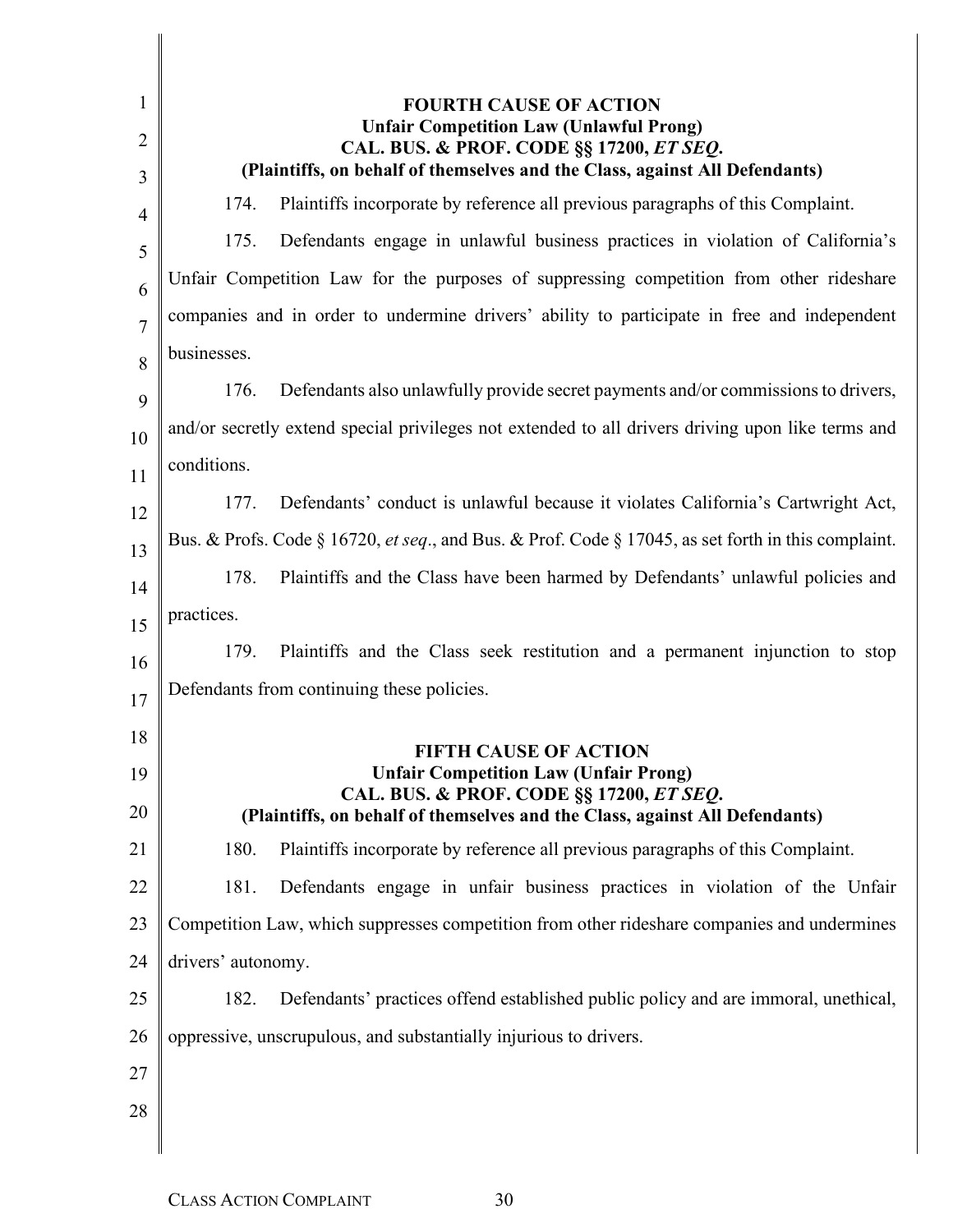| $\mathbf{1}$   | Defendants' practices also cause substantial injury to Plaintiffs and Class members<br>183.                             |
|----------------|-------------------------------------------------------------------------------------------------------------------------|
| $\overline{2}$ | which is not outweighed by any countervailing benefits to them or to competition, and which they                        |
| 3              | themselves cannot reasonably avoid.                                                                                     |
| 4              | Plaintiffs and the Class are likely to be harmed by Defendants' harmful and unfair<br>184.                              |
| 5              | practices.                                                                                                              |
| 6              | 185.<br>Plaintiffs, the Class, and consumers have all been harmed by Defendants' unlawful                               |
| $\overline{7}$ | policies and practices. Plaintiffs and the Class seek restitution and a permanent injunction to stop                    |
| 8              | Defendants from continuing these policies and practices.                                                                |
| 9              |                                                                                                                         |
| 10             | <b>SIXTH CAUSE OF ACTION</b><br><b>Unfair Competition Law (Fraudulent Prong)</b>                                        |
| 11             | CAL. BUS. & PROF. CODE §§ 17200, ET SEQ.<br>(Plaintiffs, on behalf of themselves and the Class, against All Defendants) |
| 12             | 186.<br>Plaintiffs incorporate by reference all previous paragraphs of this complaint.                                  |
| 13             | 187.<br>Defendants deceive drivers and engage in unfair and fraudulent business practices                               |
| 14             | in violation of the Unfair Competition Law, which suppresses competition from other rideshare                           |
| 15             | companies and undermines drivers' autonomy.                                                                             |
| 16             | 188.<br>Defendants'<br>deception includes concealing information<br>about<br>customer                                   |
| 17             | destinations before drivers decide whether to accept a ride and failing to disclose information about                   |
| 18             | how much customers pay for each ride.                                                                                   |
| 19             | 189.<br>Defendants' practices offend established public policy and are immoral, unethical,                              |
| 20             | oppressive, unscrupulous, and substantially injurious to drivers.                                                       |
| 21             | 190.<br>Plaintiffs and the Class are likely to be deceived by Defendants' misrepresentations,                           |
| 22             | partial truths, and omissions.                                                                                          |
| 23             | Plaintiffs, the Class, and consumers have all been harmed by Defendants' unlawful<br>191.                               |
| 24             | policies and practices.                                                                                                 |
| 25             | Plaintiffs and the Class seek a permanent injunction to stop Defendants from<br>192.                                    |
| 26             | continuing these policies.                                                                                              |
| 27             | <b>PRAYER FOR RELIEF</b>                                                                                                |
| 28             | Plaintiffs and the Class respectfully request that the Court:                                                           |

 $\overline{\phantom{a}}$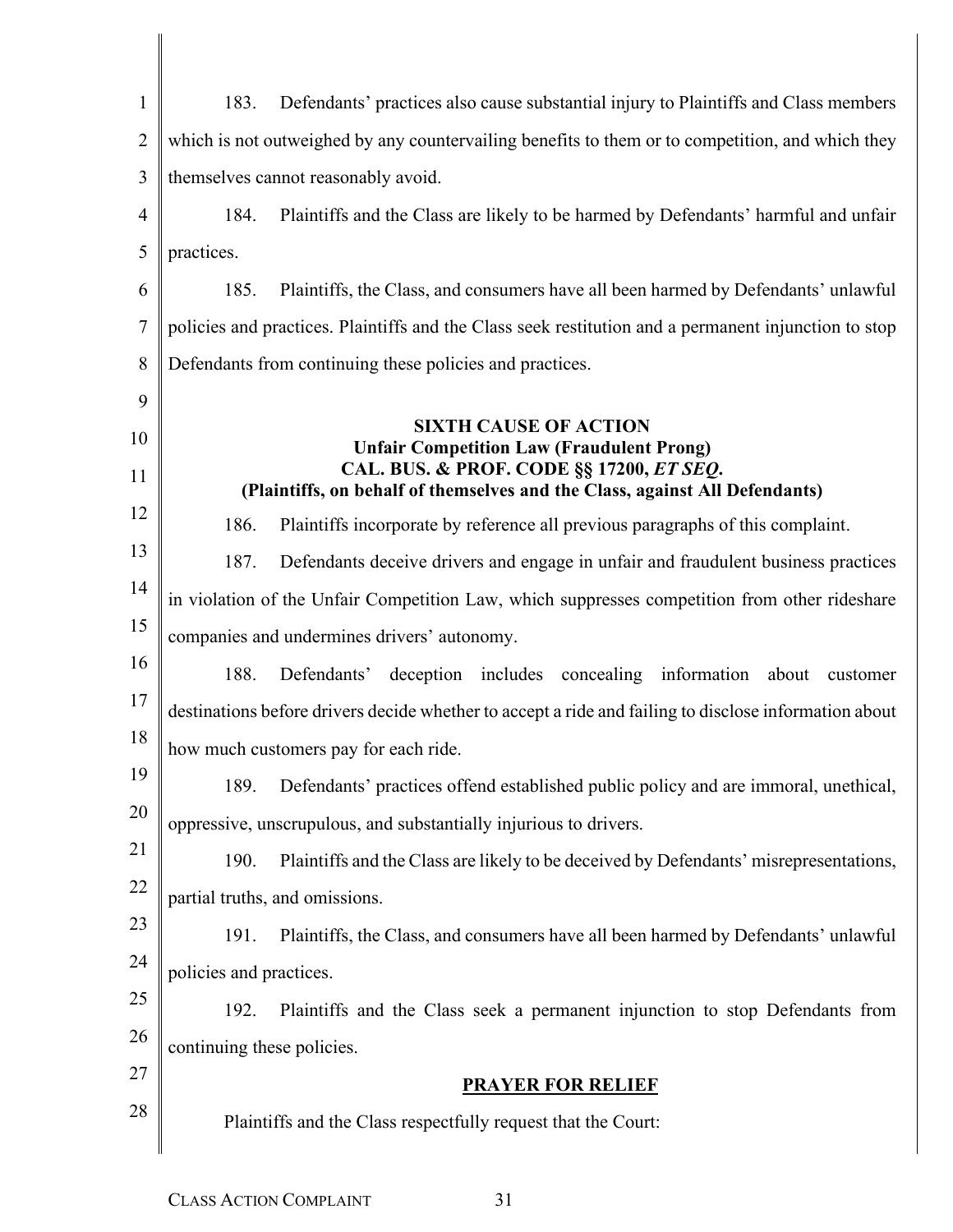| $\mathbf{1}$   | Certify this case as a class action and appoint Plaintiffs as Class Representatives<br>a.          |  |
|----------------|----------------------------------------------------------------------------------------------------|--|
| $\overline{2}$ | and their counsel as Class Counsel;                                                                |  |
| 3              | b. Award Plaintiffs and the proposed Class all appropriate relief, including but not               |  |
| $\overline{4}$ | limited to injunctive relief requiring that Uber and Lyft cease the unlawful, unfair, fraudulent,  |  |
| 5              | and anticompetitive practices described herein; declaratory relief adjudging such practices to be  |  |
| 6              |                                                                                                    |  |
| $\overline{7}$ | unlawful, unfair, fraudulent, and anticompetitive; as well as monetary relief, including by way of |  |
| 8              | restitution (Cal. Bus. & Prof. Code § 17203) and damages, including treble damages (Cal. Bus.      |  |
| 9              | & Prof. Code $\S$ 16750) and punitive damages; together with the recovery of costs of suit,        |  |
| 10             | including reasonable attorney's fees, costs, and expenses, together with pre- and post-judgment    |  |
| 11             | interest to the maximum levels permitted by law;                                                   |  |
| 12             | Award Plaintiffs and the proposed Class such other relief as may be available and<br>c.            |  |
| 13             | appropriate under applicable law.                                                                  |  |
| 14             |                                                                                                    |  |
| 15             | <b>JURY DEMAND</b>                                                                                 |  |
| 16             | Plaintiffs request a trial by jury of all claims that can be so tried.                             |  |
| 17             |                                                                                                    |  |
| 18             | Dated: June 20, 2022<br>Respectfully submitted,                                                    |  |
| 19             | TAJE GILL, ESTERPHANIE ST. JUSTE, and                                                              |  |
| 20             | <b>BENJAMIN VALDEZ</b> , individually and on<br>behalf of all others similarly situated            |  |
| 21             | By:                                                                                                |  |
| 22             | Rachel W. Dempsey (SBN 310424)                                                                     |  |
| 23             | David H. Seligman (Colorado Bar No. 49394), pro hac vice                                           |  |
| 24             | forthcoming<br><b>TOWARDS JUSTICE</b>                                                              |  |
| 25<br>26       | 2840 Fairfax Street, Suite 220<br>Denver, CO 80207                                                 |  |
| 27             | Tel: (720) 441-2236<br>rachel@towardsjustice.org                                                   |  |
| 28             | david@towardsjustice.org                                                                           |  |
|                |                                                                                                    |  |
|                |                                                                                                    |  |

 $\begin{array}{c} \begin{array}{c} \begin{array}{c} \begin{array}{c} \end{array}\\ \end{array} \end{array} \end{array} \end{array}$